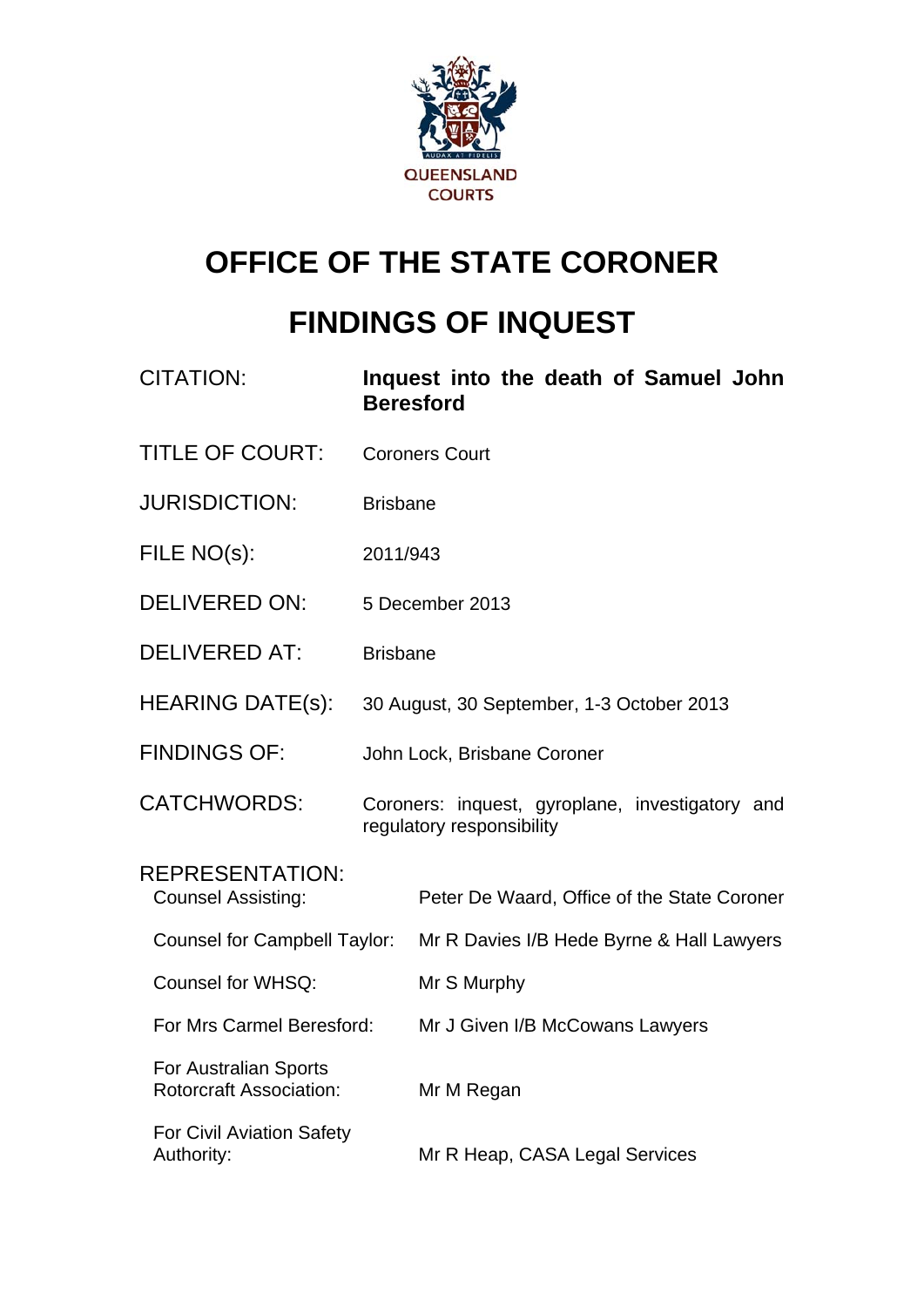# **Table of Contents**

| Whether the time taken to notify the relevant agencies about this incident and  |  |
|---------------------------------------------------------------------------------|--|
| the communication between those agencies was sufficient in the circumstances    |  |
|                                                                                 |  |
| Whether the action taken by QPS, CASA, ASRA and ATSB as a result of this        |  |
|                                                                                 |  |
| Whether the deceased's gyroplane was in an adequate mechanical condition        |  |
| prior to the incident and if not, what caused or contributed to the inadequate  |  |
|                                                                                 |  |
| Whether the regulation of the deceased's gyroplane in terms of construction,    |  |
| sale, registration, transportation, maintenance, repair, safety inspections and |  |
| communication of safety messages was adequate in the circumstances28            |  |
| Whether the deceased's pilot training and pilot certification process was       |  |
|                                                                                 |  |
|                                                                                 |  |
|                                                                                 |  |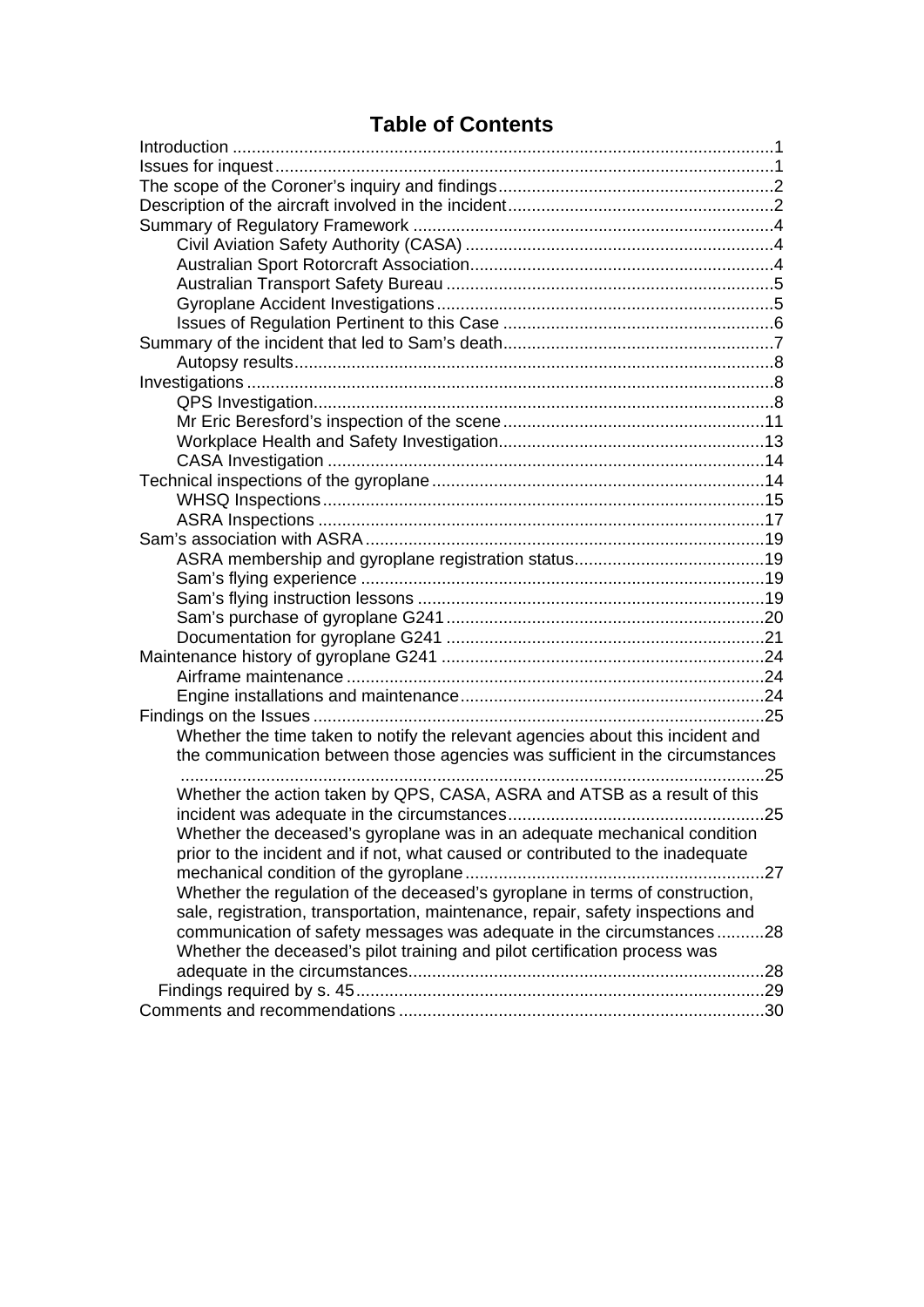# <span id="page-2-0"></span>*Introduction*

Mr Samuel John Beresford (Sam) was 21 years of age at the time of his death. He died on 17 March 2011 as a result of severe head and upper body injuries after being struck on 9 March 2011 by the propeller blades of a gyroplane.

Sam lost control of the gyroplane whilst he was attempting to start it at his parents' property, Farnham Plains near Eulo. He had only taken delivery of the newly purchased gyroplane the day before the incident, from Mr Campbell Taylor, who had also been involved in training Sam to fly gyroplanes.

The evidence suggests Sam attempted to start the gyroplane whilst standing outside the cockpit. His father heard the engine start at what sounded like full revolutions. He heard this for approximately three seconds, followed by a roar and then a bang, before the engine stopped.

Queensland Police Service (QPS) commenced an initial investigation but they handed over to Workplace Health & Safety Queensland (WHSQ) early on. The Australian Sports Rotorcraft Association (ASRA) assisted WHSQ with their investigation after being requested to do so. No investigation was conducted by the Civil Aviation Safety Authority (CASA) or the Australian Transport Safety Bureau (ATSB), although both organisations were notified about the incident.

# <span id="page-2-1"></span>**Issues for inquest**

A decision was made to hold an inquest due to uncertainty regarding the cause of the incident; the reluctance of Campbell Taylor to cooperate with the investigation; the apparent confusion of those investigating as to who was responsible for the investigation; the reluctance of the federal aviation agencies to investigate and review the incident; and the apparent regulation gaps regarding some key aspects involving gyroplanes. At a pre-inquest hearing held on 30 August 2013 the following issues for determination were established:

- 1. The findings required by s. 45 (2) of the *Coroners Act 2003*, namely: the identity of the deceased person; when, where and how he died; and what caused his death.
- 2. Whether the time taken to notify the relevant agencies of this incident such as CASA, ASRA, ATSB and WHSQ was sufficient in the circumstances.
- 3. Whether the action taken by the QPS, WHSQ, CASA, ASRA and ATSB as a result of this incident was adequate in the circumstances.
- 4. Whether the deceased's gyroplane was in an adequate mechanical condition prior to the incident. If not, what caused or contributed to the inadequate mechanical condition of the gyroplane?
- 5. Whether the regulation of the deceased's gyroplane in terms of construction, sale, registration, transportation, maintenance, repair, safety inspections and communication of safety messages was adequate in the circumstances.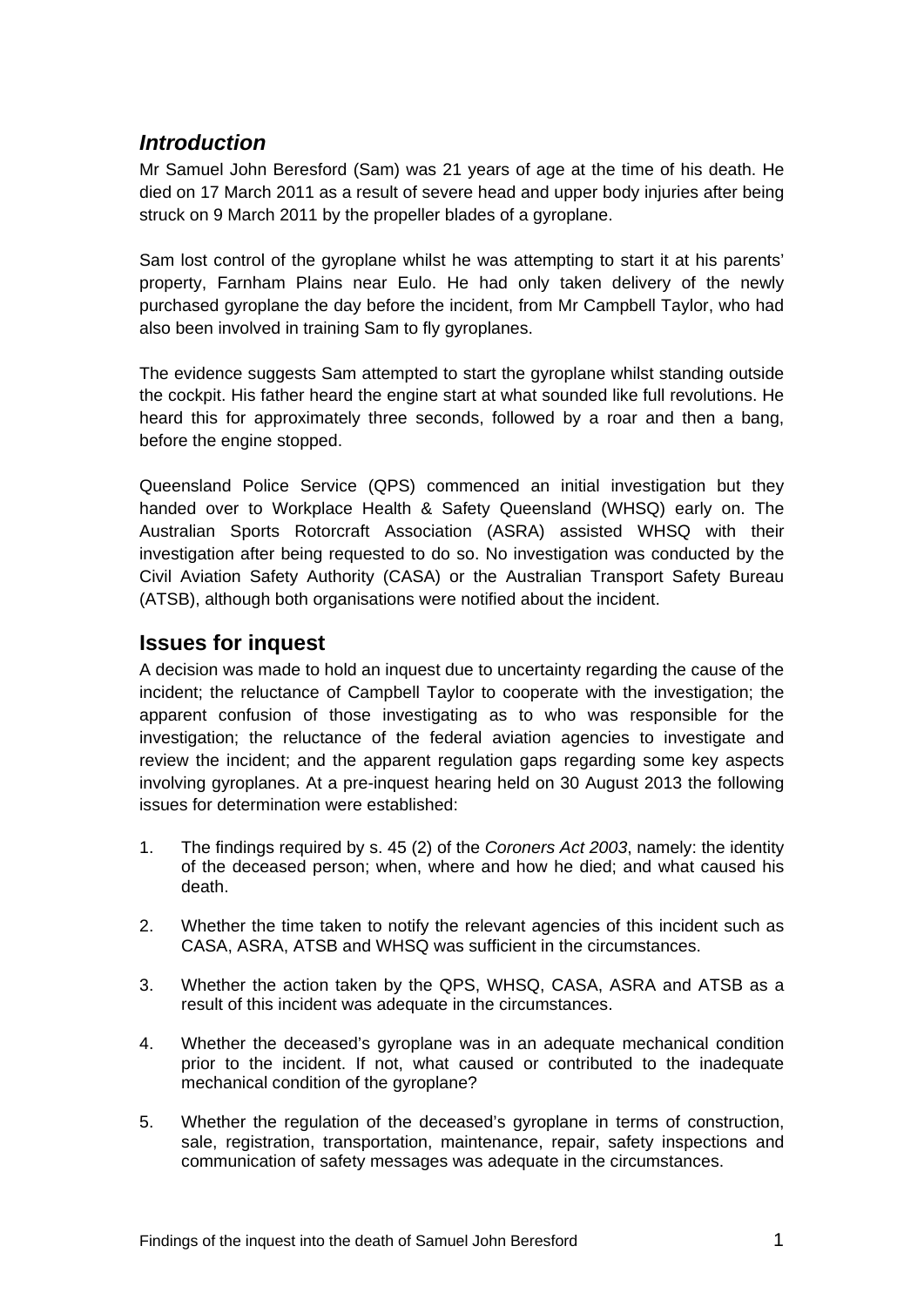- 6. Whether the deceased's pilot training and pilot certification process was adequate in the circumstances.
- 7. Whether any recommendations can be made to reduce the likelihood of deaths occurring in similar circumstances or otherwise contribute to public health and safety or the administration of justice.

# <span id="page-3-0"></span>**The scope of the Coroner's inquiry and findings**

An inquest is not a trial between opposing parties but an inquiry into the death. The scope of an inquest goes beyond merely establishing the medical cause of death.

The focus is on discovering what happened, not on ascribing guilt, attributing blame or apportioning liability. The purpose is to inform the family and the public of how the death occurred and in appropriate cases with a view to reducing the likelihood of similar deaths.

As a result, a coroner can make preventive recommendations concerning public health or safety, the administration of justice or ways to prevent deaths from happening in similar circumstances in future.

However, a coroner must not include in the findings or any comments or recommendations, statements that a person is or maybe guilty of an offence or is or maybe civilly liable for something.

Proceedings in a coroner's court are not bound by the rules of evidence but that does not mean that any and every piece of information however unreliable will be admitted into evidence and acted upon. However, it does give a coroner greater scope to receive information that may not be admissible in other proceedings and to have regard to its origin or source when determining what weight should be given to the information.

A coroner should apply the civil standard of proof, namely the balance of probabilities. However the more significant the issue to be determined, the more serious an allegation or the more inherently unlikely an occurrence, then the clearer and more persuasive the evidence needs to be for a coroner to be sufficiently satisfied it has been proven to the civil standard.

If, from information obtained at an inquest or during the investigation, a coroner reasonably suspects a person has committed a criminal offence, the coroner must give the information to the Director of Public Prosecutions in the case of an indictable offence.

In this case counsel for Mr Campbell Taylor advised that his client believed that evidence he gave may incriminate him. Accordingly, pursuant to section 39 Coroners Act, I required Mr Taylor to give evidence, being satisfied that it was in the public interest for him to do so. I specifically informed him that he needed to tell the truth and any incriminating evidence would not be admissible against him in any other criminal proceedings, other than a proceeding for perjury.

# <span id="page-3-1"></span>**Description of the aircraft involved in the incident**

Counsel assisting has helpfully provided in his submissions some information concerning gyroplanes.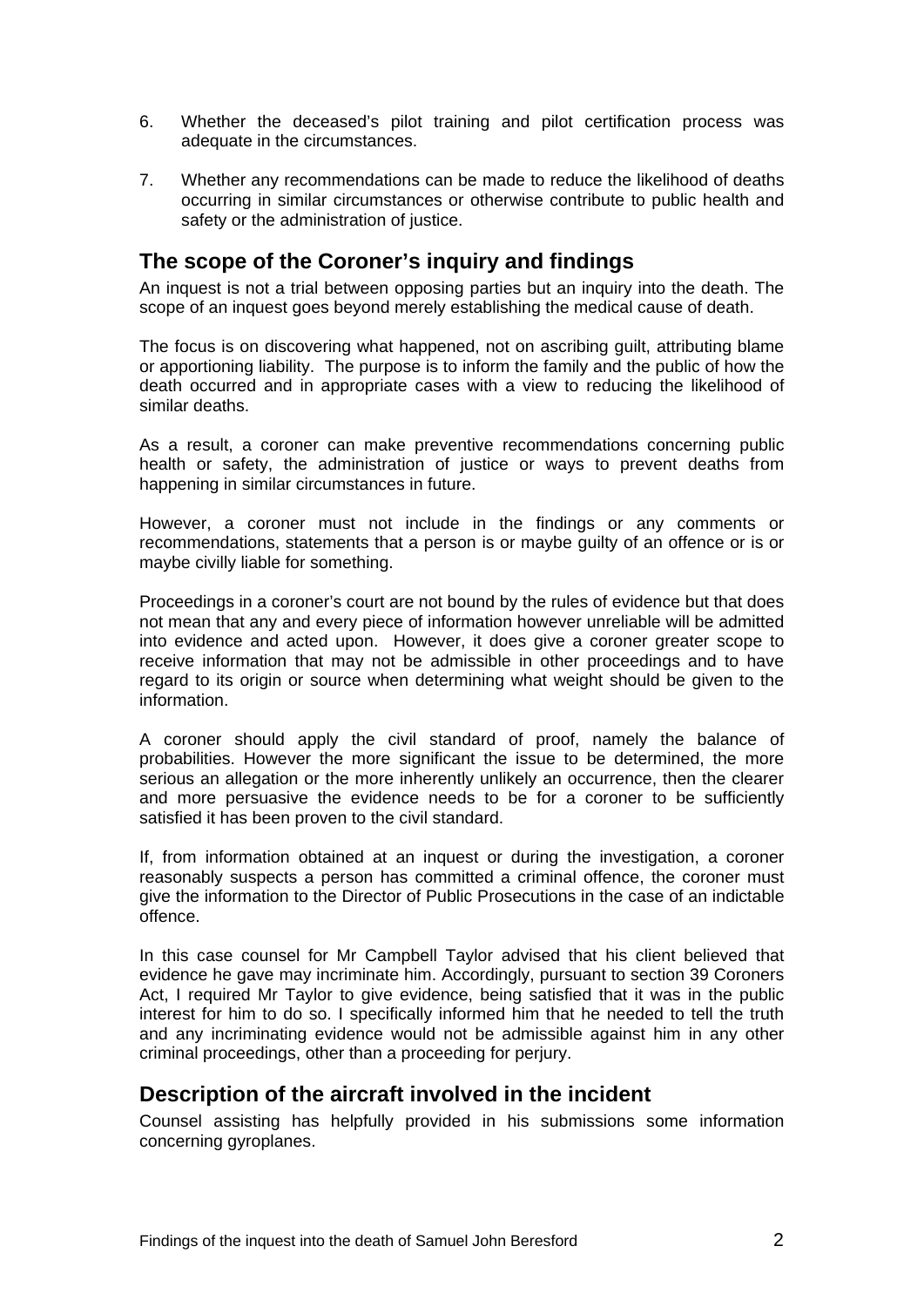According to section 2 of Civil Aviation Order 95.12 (which is issued by CASA), a gyroplane (also known as a gyrocopter) is a:

*power-driven heavier-than-air aircraft supported by the reaction of the air on one or more rotors which rotate freely on substantially vertical axes.* 

A gyroplane gets lift from a freely turning rotary wing (rotor blades) and derives its thrust from an engine-driven propeller.

According to information on the ASRA internet site, a gyroplane can fly more slowly than aeroplanes and will not stall. They can fly faster than helicopters but cannot hover. Since the rotor blades on the gyroplane are powered only by the air (autorotation), much like a windmill, there is no need for a tail rotor for anti-torque. The gyroplane is a stable flying platform. Due to their inherent simplicity, gyroplanes are easier to operate and less expensive to maintain than helicopters.

Gyroplanes are constructed in two distinctly different configurations. This gyroplane was in the form of a pusher configuration where the engine and propeller are located behind the pilot at the rear of the fuselage as depicted below. Most modern gyroplanes are constructed in this way and they are light and manoeuvrable.



(Photograph from p4 of Exhibit E1.1)

The incident gyroplane was identified as a Newo two seater gyroplane of pusher type configuration, registration number G241 (although the gyroplane was unregistered at the time of sale and at the time of the incident).

The gyroplane was powered by a Rotax engine similar to that found in many light aircraft. The engine drives a propeller, which provides for the forward motion of the aircraft. The propeller on the aircraft, which is what struck Sam, was a three bladed warp drive brand of a composite construction.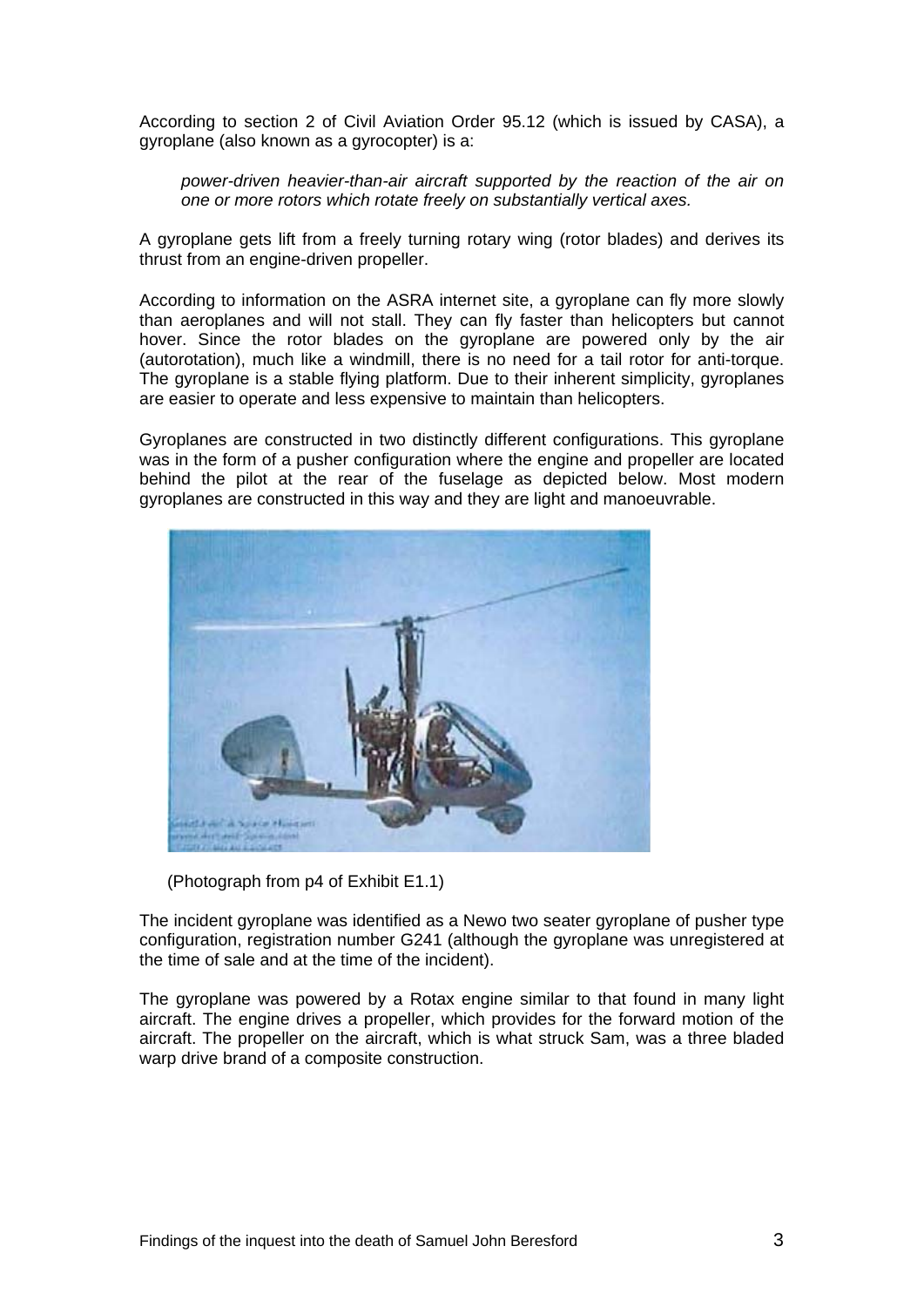# <span id="page-5-0"></span>**Summary of Regulatory Framework**

# <span id="page-5-1"></span>**Civil Aviation Safety Authority (CASA)**

The *Civil Aviation Regulations 1988* (Cth) (CAR) and the *Civil Aviation Safety Regulations 1998* (Cth) (CASR), made under the *Civil Aviation Act 1988 (*CAA), provide for general regulatory controls for the safety of air navigation. The CAA and the CAR empower CASA to issue Civil Aviation Orders on detailed matters of regulation. The CAR empowers CASA to issue Manuals of Standards, which support those regulations by providing detailed technical material.

CASA regulates the operation of nine Recreational Aviation Administration Organisations (RAAOs). These RAAO operations cover approximately 75,000 participants per year. The nine organisations administer different sectors of sport aviation in Australia.

The evidence from CASA is that self-administration has been an expanded priority for CASA since 2009, with the provision of governance, assurance, risk management and Safety Management Systems training to organisations under the Sport Aviation Self-Administration Enhancement Program. This has further been enhanced by the active management and expansion of functions conducted by RAAOs through a revised Deed of Agreement which incorporates the introduction of Safety Management Systems, data reporting to the Regulator and the introduction of expanded audit schedules. Risk based auditing of the RAAOs has increased CASA's strategic oversight of the sector.

Sport aviation involves an element of personal risk. Members operate on the premise of informed participation. This means that participants are free to operate aircraft that do not have the same airworthiness requirements of regular public transport, within certain procedures as stipulated by an RAAO. The member therefore accepts the risks involved in flying a sport aircraft privately on an informed basis.

CASA is the Aviation Safety Regulator. RAAOs perform certain safety related obligations on behalf of CASA to administer their respective sector of the industry.

# <span id="page-5-2"></span>**Australian Sport Rotorcraft Association**

ASRA is an Incorporated not-for profit Association consisting of volunteers with a function to promote the safe construction and operation of sport gyroplanes. It conducts functions on behalf of CASA. ASRA currently oversees the operations of approximately 383 members and 271 aircraft.

CASA has put in place exemptions to enable the operation of gyroplanes under ASRA.

It is the pilot's responsibility to operate a gyroplane under the requirements of the relevant Civil Aviation Orders (CAO) and the ASRA Manuals which list the requirements for aircraft registration, membership and pilot certification.

Aircraft that are operated whilst not registered with ASRA are not covered by the exemptions of the relevant CAO resulting in a breach of *Civil Aviation Act 1988* 20 AA - Flying an Unregistered Aircraft.

Breaches of aviation legislation are enforceable by CASA. However, CASA sees it as the responsibility of ASRA to conduct an investigation into any incident involving its members and then, if appropriate, to refer the matter to CASA for further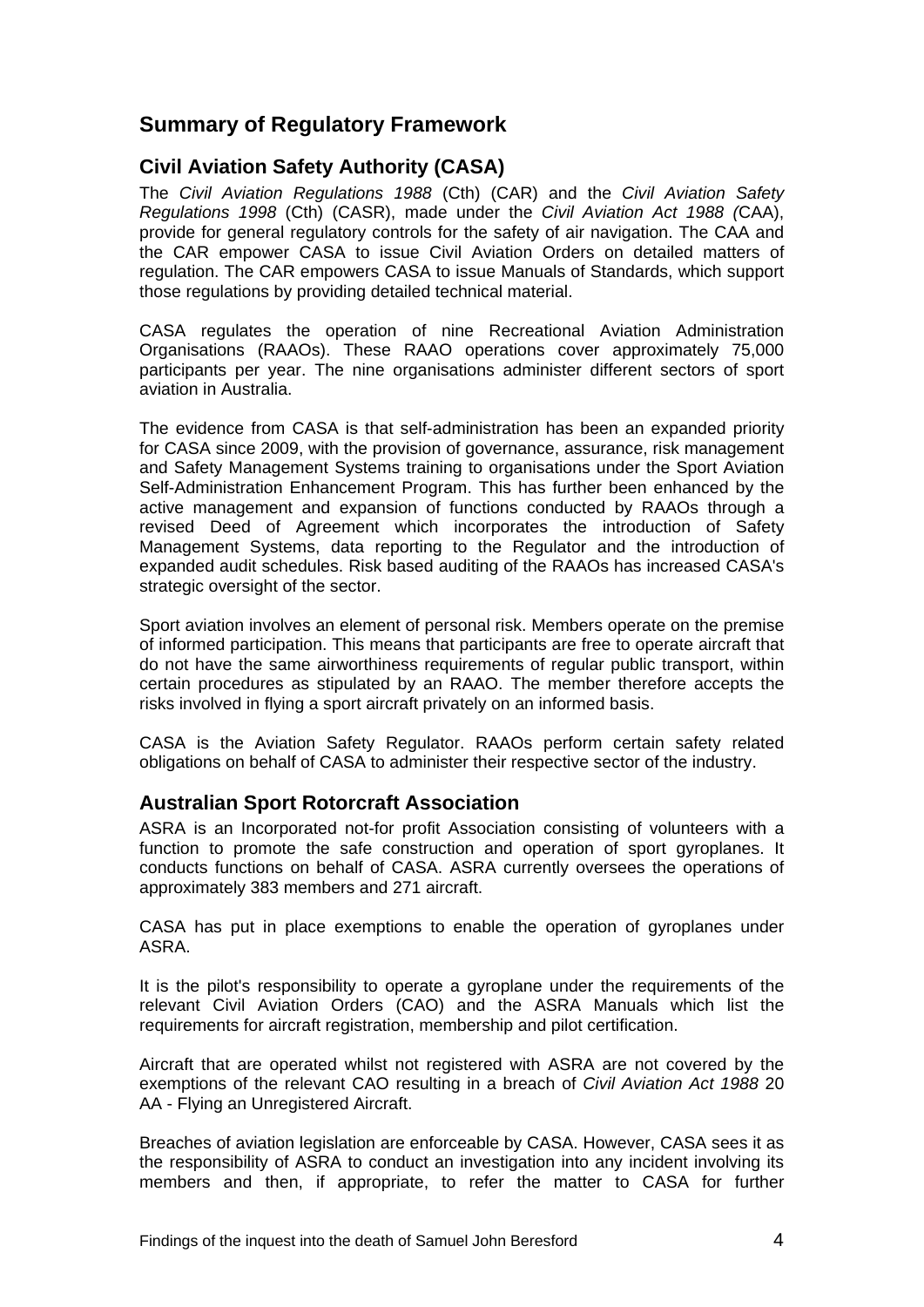investigation. Planned changes to the sport aviation regulations under the Regulatory Reform Project will increase the ability of RAAOs to more effectively enforce their own policy and procedures.

On 8 December 2006, Coroner John Costello made recommendations regarding resourcing of ASRA in the inquest findings into the death of Mr Kenneth Douglas Czislowski, which involved a gyroplane accident in Charleville. Coroner Costello recommended that the reimbursement of functions carried out by ASRA on behalf of CASA under the Deed of Agreement at that time was totally inadequate to allow ASRA to properly administer the operations of gyroplanes within Australia. He remarked that a minimum of \$250,000 per annum was required to administer and ultimately regulate gyroplanes in both Sport and Recreation, and Aerial Work operations. At that time the funding provided by CASA to ASRA was an annual sum of \$15,000 - \$20,000 by negotiated agreement. Seven years later, the funding remains virtually the same at \$21,242.

#### <span id="page-6-0"></span>**Australian Transport Safety Bureau**

The ATSB is an independent statutory agency of the Commonwealth established under the *Transport Safety Investigation Act 2003* (TSI Act). The ATSB's function is to improve transport safety in the aviation, marine and rail modes of transport including through independent investigation of transport accidents and other safety occurrences.

The ATSB's jurisdiction extends to aircraft such as gyroplanes in the sport and recreation sector of the industry. However, the ATSB has a limited role, as the sport and recreation sector is largely self‐administering.

The ATSB initially considered that the aviation incident in question was not reportable to the ATSB as it occurred while the aircraft was being assembled.

On it being clarified that the aircraft was being started and taxied, ATSB stated that nothing changes from the ATSB's perspective. If there is a gyroplane fatality arising out of a gyroplane being started up for the purposes of taxiing the aircraft, or if the use of the gyroplane is for commercial aerial stock mustering, the ATSB would still regard this as being a matter for ASRA to investigate and to assist the police investigation.

If requested, the ATSB may provide technical assistance to an ASRA investigation. The only time ATSB would depart from its policy not to investigate these matters is where there is a wider safety issue, which is applicable to a large part of the industry. The ATSB sees the use of gyroplanes in regional areas for commercial aerial stock mustering as a regulatory matter primarily for ASRA and CASA to pursue.

#### <span id="page-6-1"></span>**Gyroplane Accident Investigations**

ASRA has a procedure for the reporting of incidents and accidents in their Operations Manual. However, the reporting of accidents and incidents by the pilot is not solely the responsibility of ASRA to administer. Accidents and incidents are still required to be reported to the ATSB.

The ATSB has primary legislative responsibility for investigating aircraft accidents in Australia, in accordance with the *Transport Safety Investigation Act 2003* (Cth). ATSB has confirmed that they will not necessarily and generally do not investigate sport and recreational aviation accidents including gyroplanes, due to resource constraints.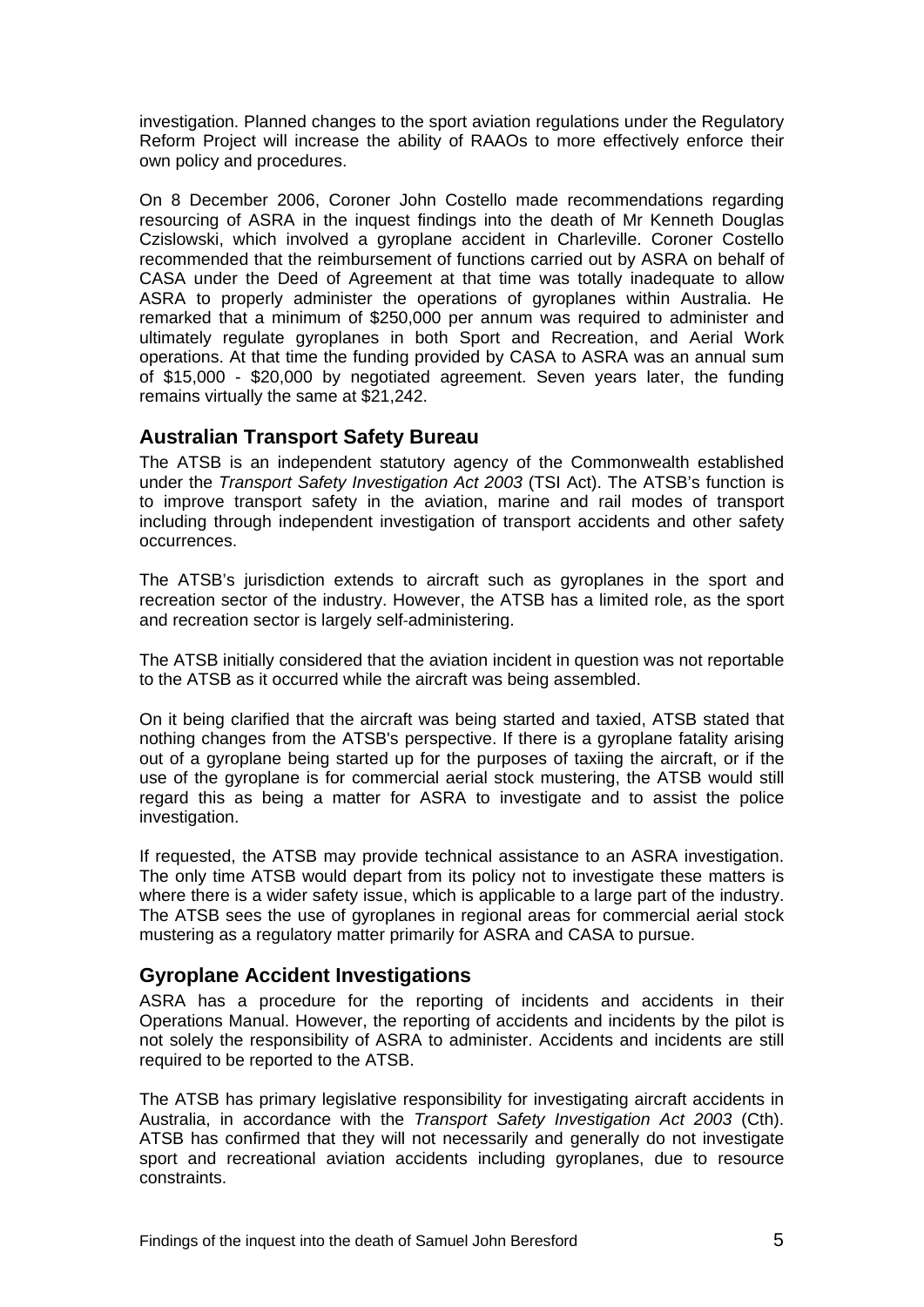Whilst CASA is responsible for civil aviation safety in Australia, as a general rule, CASA's position is that given its limited expertise in this field, it does not investigate aircraft accidents and incidents. CASA's position is that if an incident involves a gyroplane that is registered with ASRA and operated by an ASRA member, then ASRA should investigate the incident. However, ASRA's obligations do not extend to investigating accidents involving gyroplanes that are not registered with ASRA or operated by ASRA members.

CASA says this then becomes the jurisdiction of the State Police to work with subject matter experts to provide a report to the coroner. ASRA is considered by CASA to be the 'subject matter expert' (SME) for the QPS. ASRA is expected to provide assistance to the QPS for all incidents involving ASRA members and ASRA registered aircraft. For all other matters, it may provide assistance on a cost recovery basis.

In this case, QPS handed over the investigation to WHSQ and ASRA. At the time WHSQ considered they had jurisdiction to investigate given the workplace related aspect of the incident, but, as a result of a Federal Court decision, it considers it no longer has any jurisdiction to investigate aircraft incidents.

This case highlights some of the complexities and difficulties concerning aviation investigations, which need clarification and certainty.

#### <span id="page-7-0"></span>**Issues of Regulation Pertinent to this Case**

For a person to lawfully fly a gyroplane the plane should be registered with ASRA and the pilot must hold a pilot certificate issued by ASRA. In this case just about every regulation applicable was breached by the main players.

The gyroplane Sam had been flying from his parents' property was not registered. Sam had received flying instruction from Campbell Taylor although it is plainly evident Mr Taylor did not follow the formal instruction syllabus. Sam had not completed the requisite supervised training hours; and had not completed either of the two written examinations. Sam had become a member of ASRA but his membership had lapsed at the time of the incident. The gyroplane sold by Campbell Taylor was also not registered with ASRA. It is apparent Campbell Taylor had not completed his Biannual Flight Review necessary for him to remain licensed.

Although Sam was flying extensively in his parents' gyroplane, he was unlicensed to do so. Further, at the time of his death, Sam was operating as a sole trader and provided services under contract, including aerial stock mustering, which required the utilisation of his parents' single seater gyroplane on the parents' property as well as other landowners. Campbell Taylor and Sam's uncle Eric Beresford were also flying gyroplanes for commercial mustering on other landowners' properties.

It is legal for landowners or family members to conduct mustering with gyroplanes on their own property. Commercial aerial stock mustering in a gyroplane that is not carried out on a person's own property or for family is unlawful unless the pilot has also obtained various pilot certifications through CASA. CASA told the inquest no commercial gyroplane musterer in Australia at the time of the inquest had availed themselves of this certification from CASA.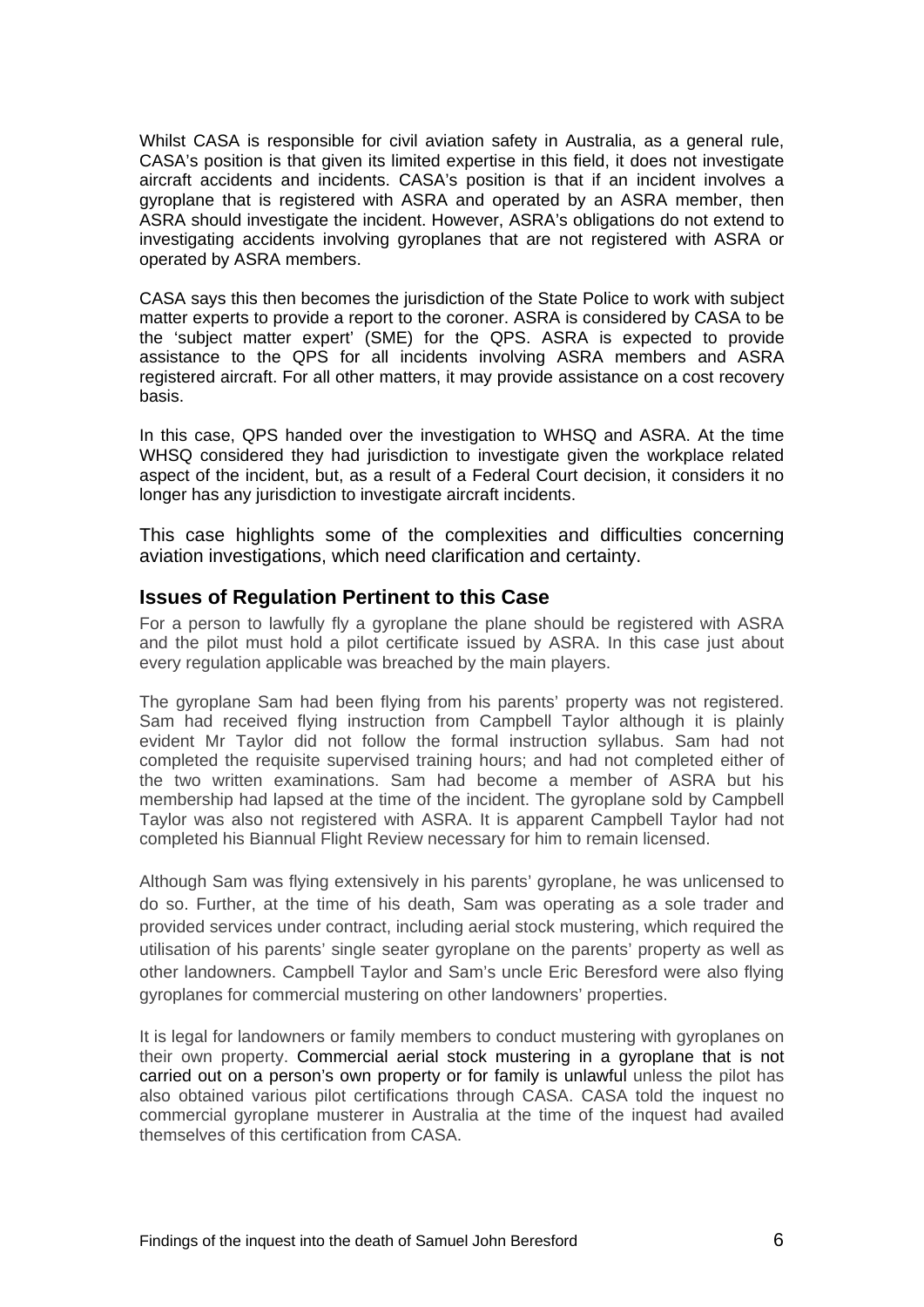Anecdotal evidence led at the inquest indicated that commercial gyroplane mustering is a widespread practice in rural areas. It is significantly cheaper than helicopter mustering. Helicopters must go through very tight regulatory safety controls, all of which come at a cost.

The CASA representative at the inquest said CASA is willing to tackle this breach of the safety laws but has difficulties in gathering evidence and has limitations to its resources and personnel. Tackling this issue is not a high priority given the risks to the public are limited, as mustering flying is conducted in uncontrolled airspace, in largely rural areas and with largely single operators who presumably have accepted the risks.

# <span id="page-8-0"></span>**Summary of the incident that led to Sam's death**

Sam was 21 years of age. He resided at 'Farnham Plains', 30 kilometres west of the township of Eulo.

His parents, Mr Michael Beresford and Mrs Carmel Beresford, operate a family partnership on the property. Sam had in recent times provided services under contract to other properties, including aerial stock mustering, and used his parents' unregistered single seater gyroplane.

On 8 March 2011, Sam paid for and took possession of a two seater gyroplane from Campbell Taylor and transported it on a trailer from Roma to his parents' property.

On the morning of 9 March 2011, Sam's father recalls that he and Sam had a conversation, during which his son agreed he would have the gyroplane properly inspected by his uncle before flying it. His son said he was only going to start up the gyroplane and taxi it up and down the airstrip a number of times that day. He had also told his partner, Ms Garrett, that he would be doing this to get familiar with the gyroplane again as it was different to the one he had been flying.

After their conversation Sam's father walked back to the house. He had only been in the house for a couple of minutes when he heard the gyroplane's motor start at full revolutions. He says that it was going for about three seconds when he heard a roar and then a bang, followed by the engine stopping.

He thought instantly that his son was in trouble because he knew what he heard was not right. He jumped on his bike and went back to where the gyroplane was located and found his son seriously injured and the gyroplane against the Toyota utility.

Eulo Police were contacted and arrived at approx 9:08am and assisted at the scene with the commencement of first aid. Queensland Ambulance Service was also contacted and arrived at the scene a short time later. They stabilised Sam before transporting him to the Eulo airstrip, where he was flown by the Royal Flying Doctor Service to the Princess Alexandra Hospital in Brisbane for treatment.

He died eight days later on 17 March 2011 as a result of his injuries.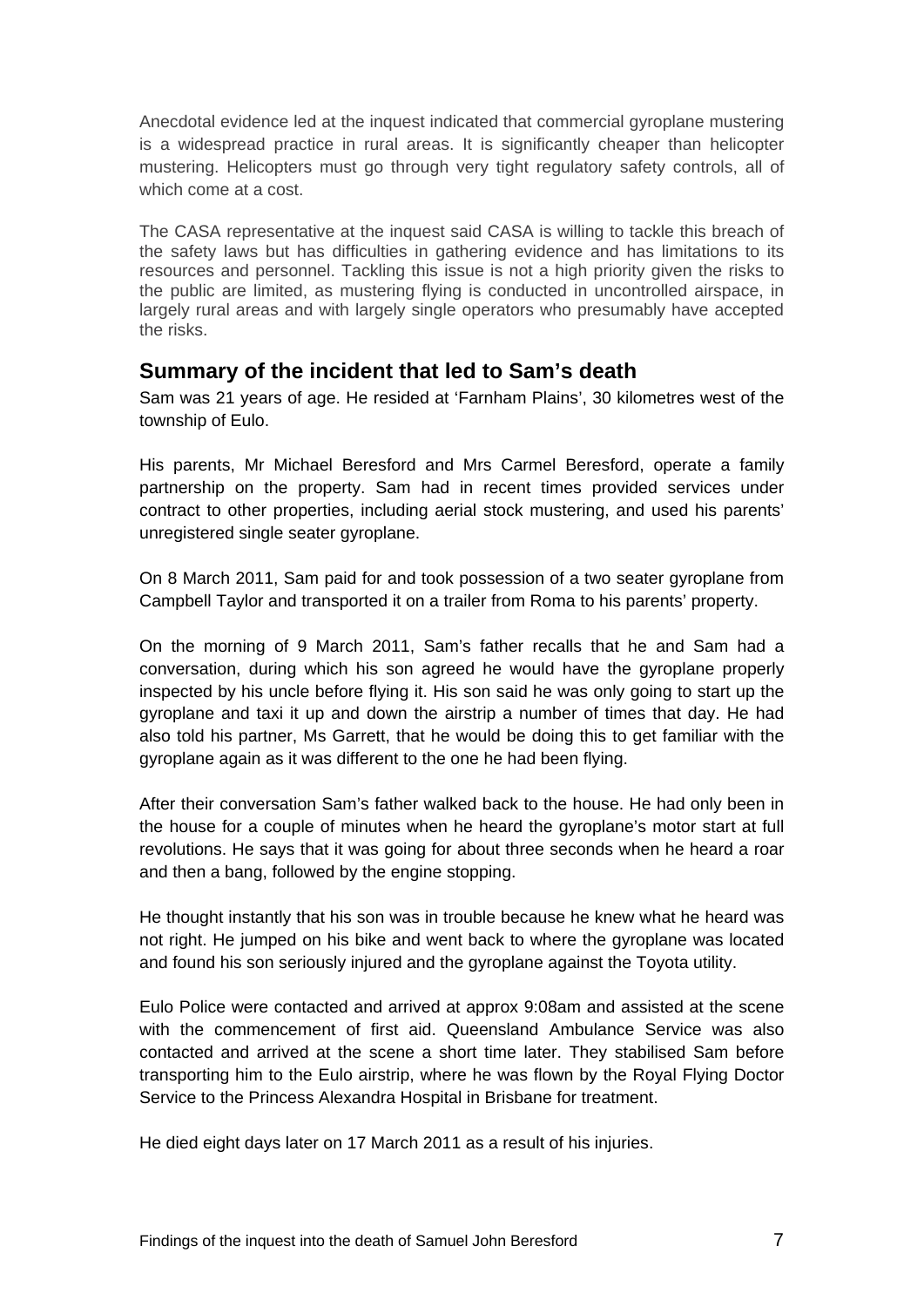# <span id="page-9-0"></span>**Autopsy results**

On 18 March 2011, Dr Phillip Storey, a forensic pathologist, conducted a post mortem examination consisting of an external examination, computed tomography scan and review of the medical notes. Toxicology analysis was also performed on ante-mortem hospital admission blood.

The toxicology results show there was no alcohol in Sam's system. There were also no drugs in his system other than morphine and midazolam, which had been administered to him during resuscitation attempts and did not relate to the time of the incident.

Dr Storey found that Sam had succumbed to the cumulative effects of a severe traumatic insult, which involved severe blood loss, severe injuries to the brain, and severe trauma to the upper torso and chest regions. This resulted in multi-organ failure including renal failure, cardiac compromise, liver compromise and brain injuries. Dr Storey found that the medical management had been highly active and appropriate. There had been extensive blood loss and the evolution of renal failure. Dr Storey noted that the injuries were severe and would be expected to result in mortality, even in young, fit and healthy adults.

Dr Storey concluded that the cause of death was: severe head and upper body injuries, due to, or as a consequence of being struck by the rotor blades of a gyrocopter. More accurately they should be defined as propeller blades.

# <span id="page-9-1"></span>**Investigations**

#### <span id="page-9-2"></span>**QPS Investigation**

Shortly after Sam was injured on 9 March 2011, the Eulo police station was contacted. Senior Constable David Solonec was the first officer on the scene at approx 9:08am and commenced first aid.

The incident was immediately identified as an 'aircraft incident' as defined in the QPS Operations Manual, so a Forensic Crash Unit (FCU) officer was tasked to attend the location to commence an initial investigation. ATSB were also notified at 9:40am. ATSB verbally advised QPS that they would not be investigating the incident. QPS also contacted Recreational Aviation Australia (RAA) and were advised that the relevant authority for gyroplanes was ASRA. Shortly after, ASRA was notified.

FCU officer, Sergeant Sean Relf from the Cunnamulla police station and Scenes of Crime Officer, Mr Adam Pearson, attended the incident site at approximately 10:30am and commenced an initial investigation.

Sergeant Relf has an ultra-light pilot certificate and he is a member of Recreation Aviation Australia (RAA). At the time of the incident, he had completed about 150 flying hours and had owned his aircraft for about a year. He had completed his FCU training but this was not focussed on aviation incidents. He has since applied to do an ATSB investigation course a couple of times but he has not been selected to do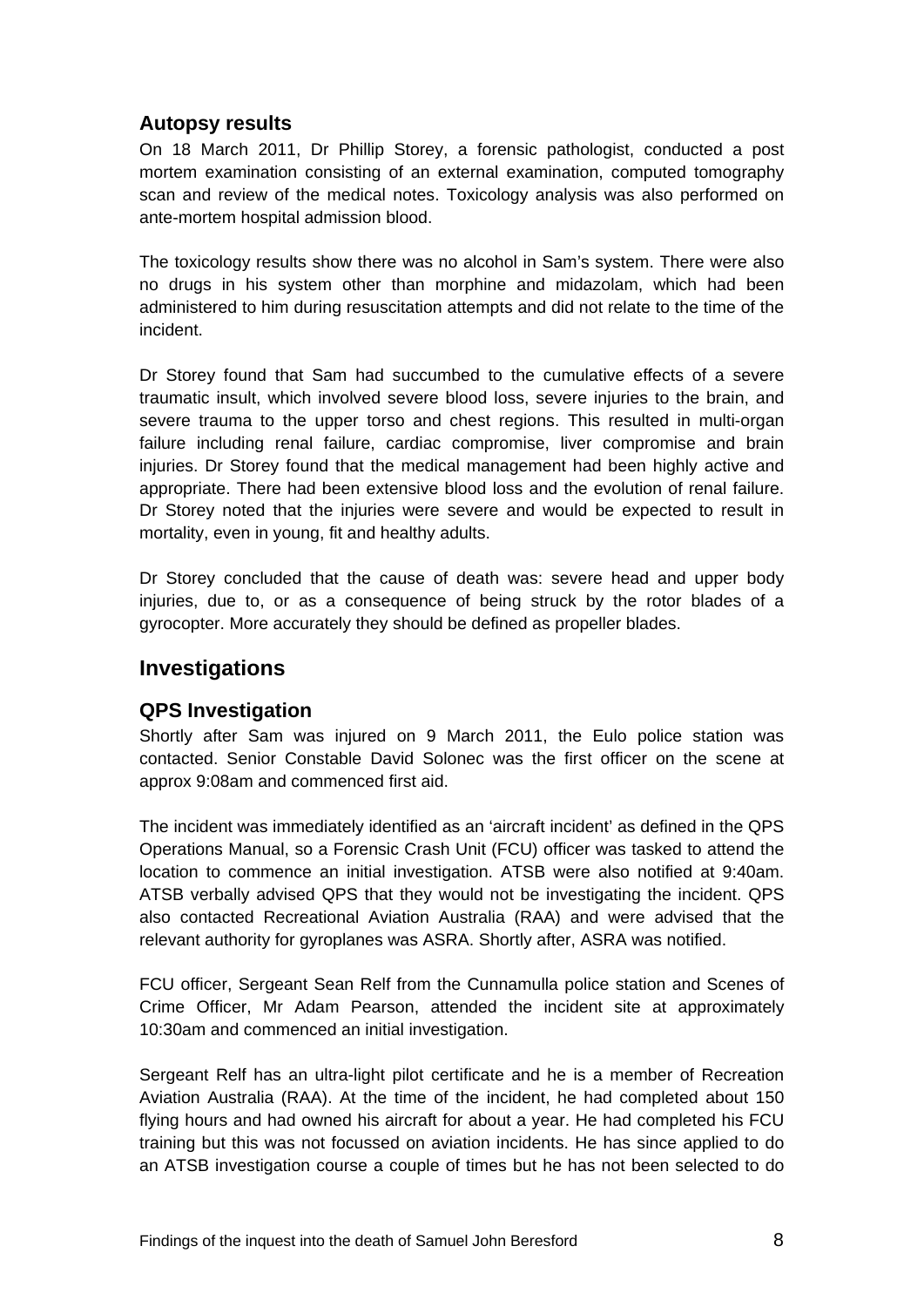so. He has now investigated approximately seven aviation incidents in the Western Queensland area, most of which have been aerial stock mustering related.

Sergeant Relf and Mr Pearson took a series of photographs of the scene and located a number of parts of the propeller, human tissue, blood and clothing from Mr Beresford.



A photograph of the scene is depicted below.

In oral evidence, Sergeant Relf advised that he determined that the gyroplane would have been pointing towards the shed on the property when it was started. The Toyota utility and trailer used to tow the gyroplane to the property was approximately 16 metres ahead to the left of where the gyroplane was started (when looking from behind the gyroplane). A bob cat, which was used to assist in re-attaching the rotor blades to the gyroplane before it was started, was about 5 – 8 metres adjacent to the gyroplane to the left hand side (when looking from behind the gyroplane).

Based on the drag marks made by the path the gyroplane took, the throttle control lever being on the left hand side of the cockpit, and the blood and tissue also found on the left hand side of the rudder and boom section of the gyroplane, Sergeant Relf determined that Sam would have been standing outside the cockpit on the left hand side of the aircraft when he started the gyroplane.

Sam's father, Mr Michael Beresford, did not see the incident but he heard it from inside the house about 150 metres away. In his witness statement dated 13 April 2011, he stated that he heard the motor start at full revolutions. He estimated that it

**<sup>(</sup>Photo 1016, Exhibit 1.3)**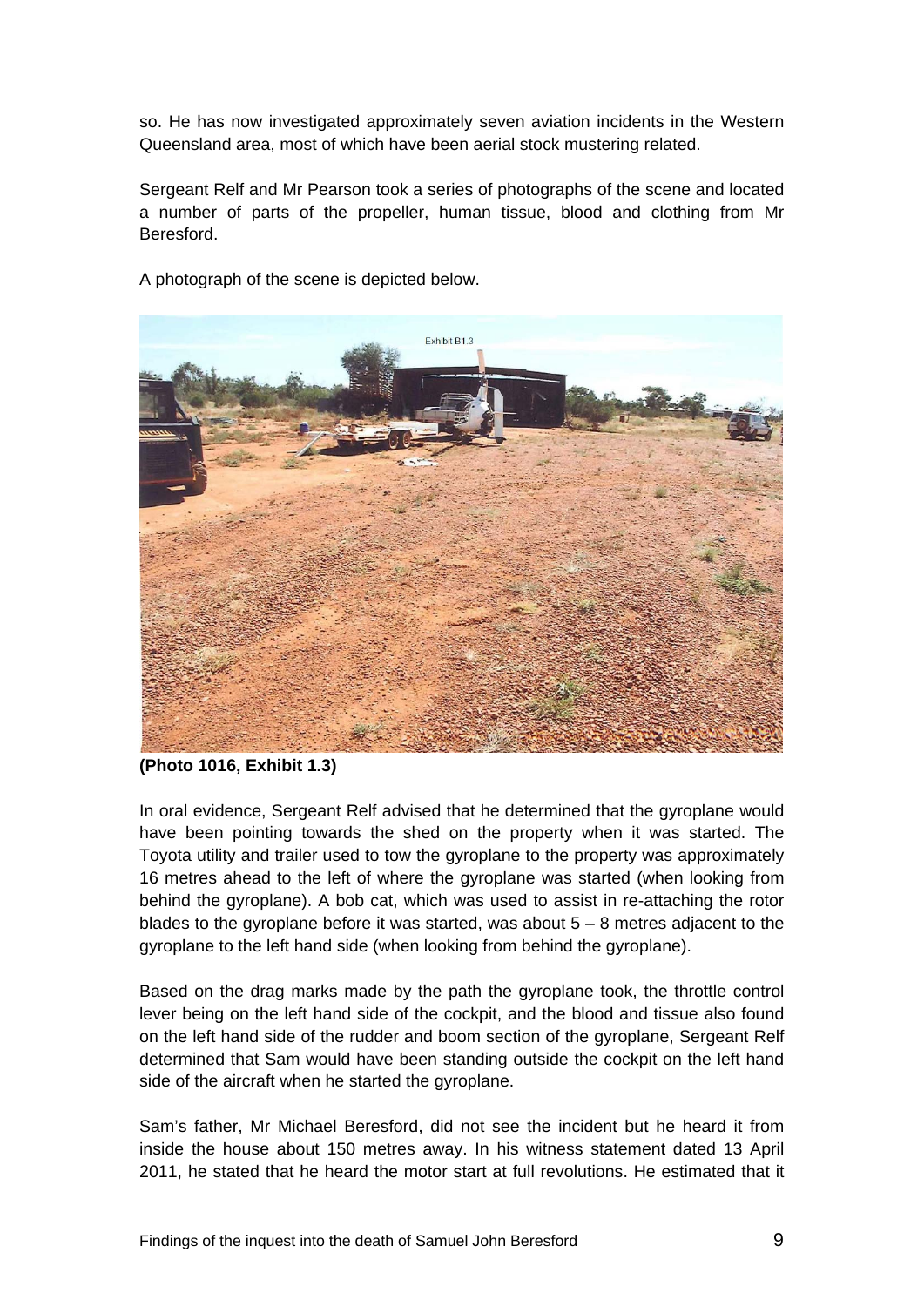was going for about three seconds. He heard the roar and then he heard a bang. As soon as he heard the bang, the engine stopped.

Based on this evidence and his observations of the scene, Sergeant Relf determined that the engine must have gone to a high power upon Sam starting it, causing the gyroplane to move forward. He thought it would appear that Sam attempted to maintain a grip of the aircraft to bring it back under control. The gyroplane would normally have been expected to veer right slightly due to the torque force caused by the propeller blades rotating in an anti-clockwise direction. In this case, the gyroplane veered left, but Sergeant Relf concluded that this must have occurred due to the force Sam was applying to the left hand side of the aircraft when attempting to bring it under control from outside the cockpit

After either losing grip or being dragged along with the gyroplane, it moved forward of Sam's position and the propeller blades struck his head, upper right section of his shoulders and torso, causing severe injuries to him. Sam was located on the ground, metres behind where the gyroplane came to a stop. The gyroplane had continued its path until it hit the right back corner of the Toyota utility. Sam's father estimated the time between him hearing the high revolutions of the engine and the sudden bang and stopping of the engine to be about three seconds. In such circumstances, Sergeant Relf concluded that Sam would not have had much time, if any, to react to what was happening.

Sergeant Relf did not feel that he had the relevant expertise to conduct a thorough technical inspection of the aircraft but he did make a number of general observations and was able to draw on his experience as a light aircraft pilot when making those observations.

Sergeant Relf noted that the front lower section of the gyroplane was extensively damaged and the gyroplane's propeller was fractured with sections of the propeller blades located on the ground.

An initial check of the scene by the police officers did not locate any chocks or other items that could have been used to chock the wheels of the gyroplane on the ground or in the vicinity of where the gyroplane was believed to have been started. An inspection of the main landing gear and wheel assembly also identified that there were no braking devices fitted on any of the wheels of the gyroplane. There was no evidence that the gyroplane had in any way been anchored or tethered.

The police officers observed that the throttle position of the gyroplane was in a 'closed' state, the two magneto (ignition) switches were in the 'on' position and the master switch was in the 'on' position. The photograph below shows the ignition switches in the 'off' position, however Sergeant Relf had moved them down for safety reasons.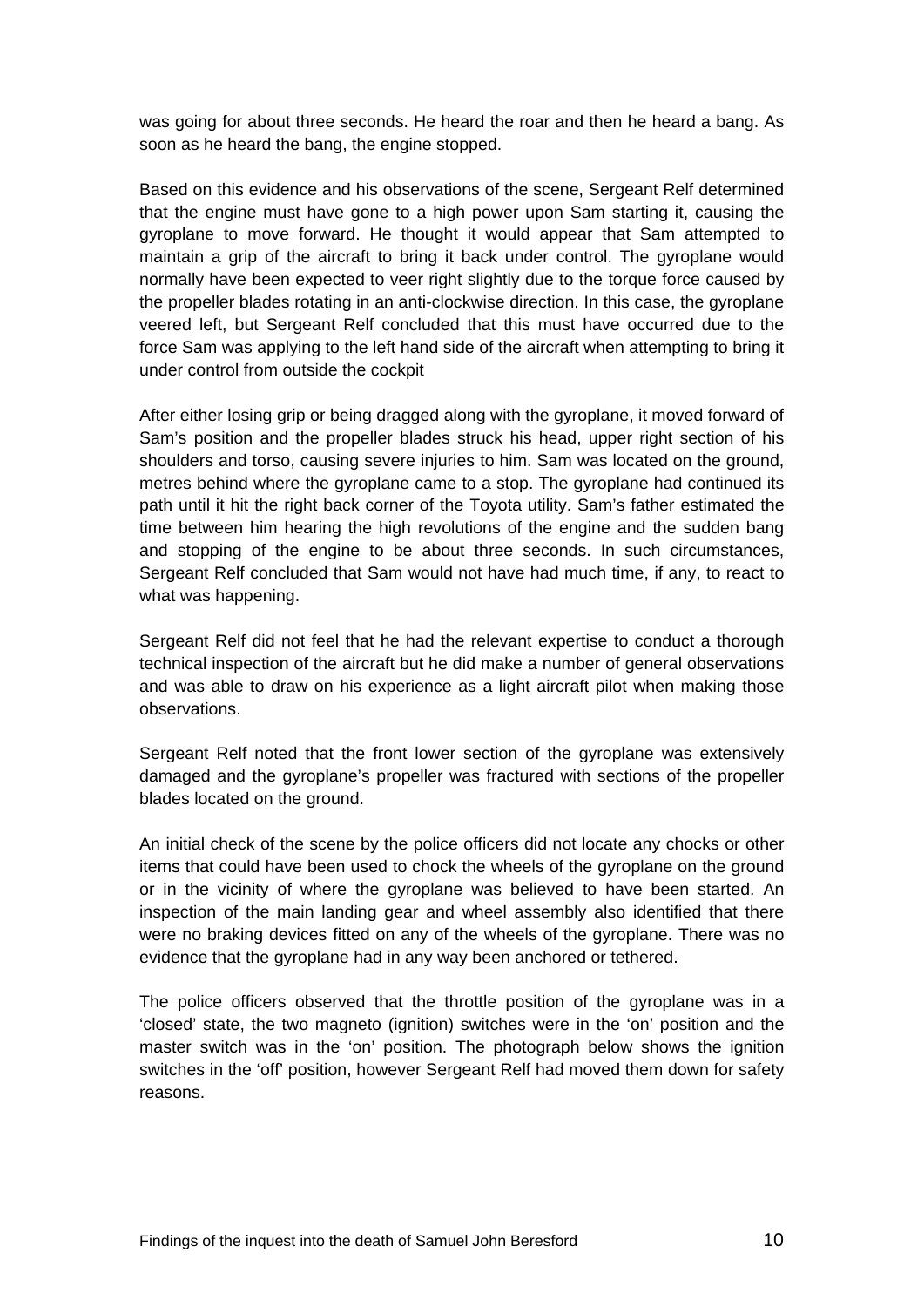

#### **(Photo 1044, Exhibit B1.3)**

Following the preliminary police inspection of the gyroplane, Sergeant Relf pushed the gyroplane into a nearby shed. The shed was secured with crime scene tape and the blades on the gyroplane were secured to the fuselage with a piece of rope to prevent them from moving around so that it would still be in its original state.

On 14 March 2011, Sergeant Relf identified that the incident had occurred within a workplace due to Sam's self employment as an aerial stock musterer and WHSQ was advised of the incident. On 16 March 2011, the matter had been allocated by WHSQ to a Principal Investigator, Ms Allison Cummings, and she notified Sergeant Relf that WHSQ was commencing an investigation.

Sam died as a result of his injuries on 17 March 2011.

The Form  $1 -$  'Police Report of Death to a Coroner' noted that no further enquiries were to be conducted by the police as they had *'*handed the matter over to ASRA and WHSQ for follow up investigation*'.* 

Sergeant Relf had at the time of handing over the matter to WHSQ (and ASRA) requested WHSQ to provide him with information regarding the outcome of their investigation but no such information was provided to him. Sergeant Relf only became aware their investigation had been completed after a copy of the WHSQ report was provided to him by the Office of the State Coroner.

#### <span id="page-12-0"></span>**Mr Eric Beresford's inspection of the scene**

Sam's uncle, Mr Eric Beresford, has held an ASRA gyroplane pilot's certificate for about 9 years. He has also held a helicopter and fixed wing pilot's licence since about 1984. Eric Beresford used his gyroplane in contract mustering. He was aware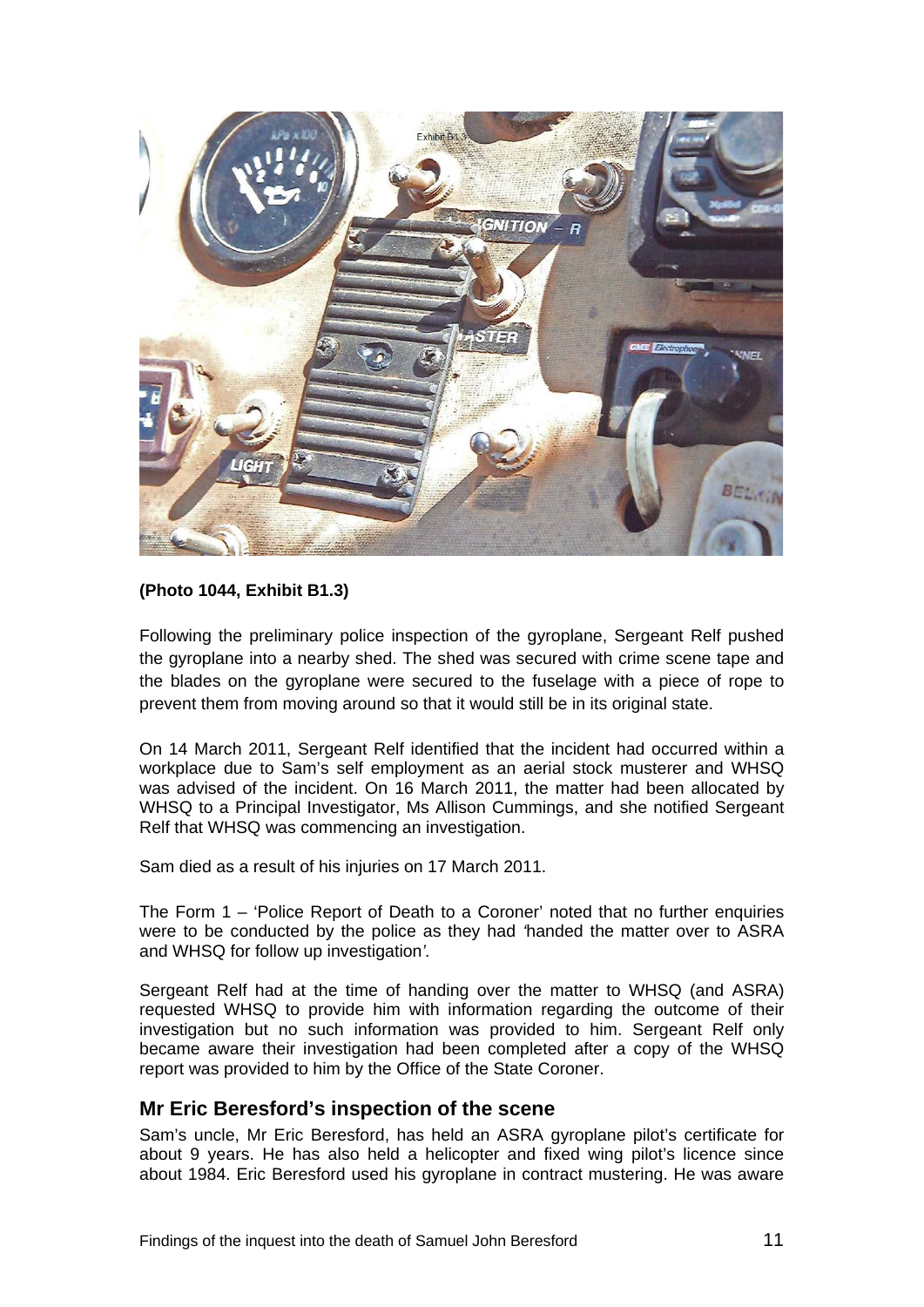Sam had also been flying the gyroplane on his parents' property and elsewhere for contract mustering for over 350 hours and considered Sam to be a competent pilot.

When he heard about the incident on 9 March 2011, he flew into Eulo on the same day. He was told the wheels of the gyroplane had not been chocked. Eric Beresford found this hard to believe because he says he knew Sam was always safe when around a gyroplane.

The next day Eric took a drive to the incident scene. He found two lengths of timber approximately 30 metres to the south of where the impact had occurred. He thought it was important enough to take photographs and he later produced them to WHSQ.



Eric had seen the gyroplane the afternoon before the incident when Sam stopped on his way through. He thought the gyroplane looked a bit rough and tired and commented to Sam he had paid a lot of money for something not new. He said it did not look unsafe. He told Sam he would come and have a look at it if he had time the next day. He had not told Sam not to fly it.

Given Sergeant Relf's evidence about the scene, I consider it unlikely that the pieces of wood found were utilised as chocks. If they had been used they were clearly unsuitable for that purpose and would have provided little resistance in the event of a high revolution start.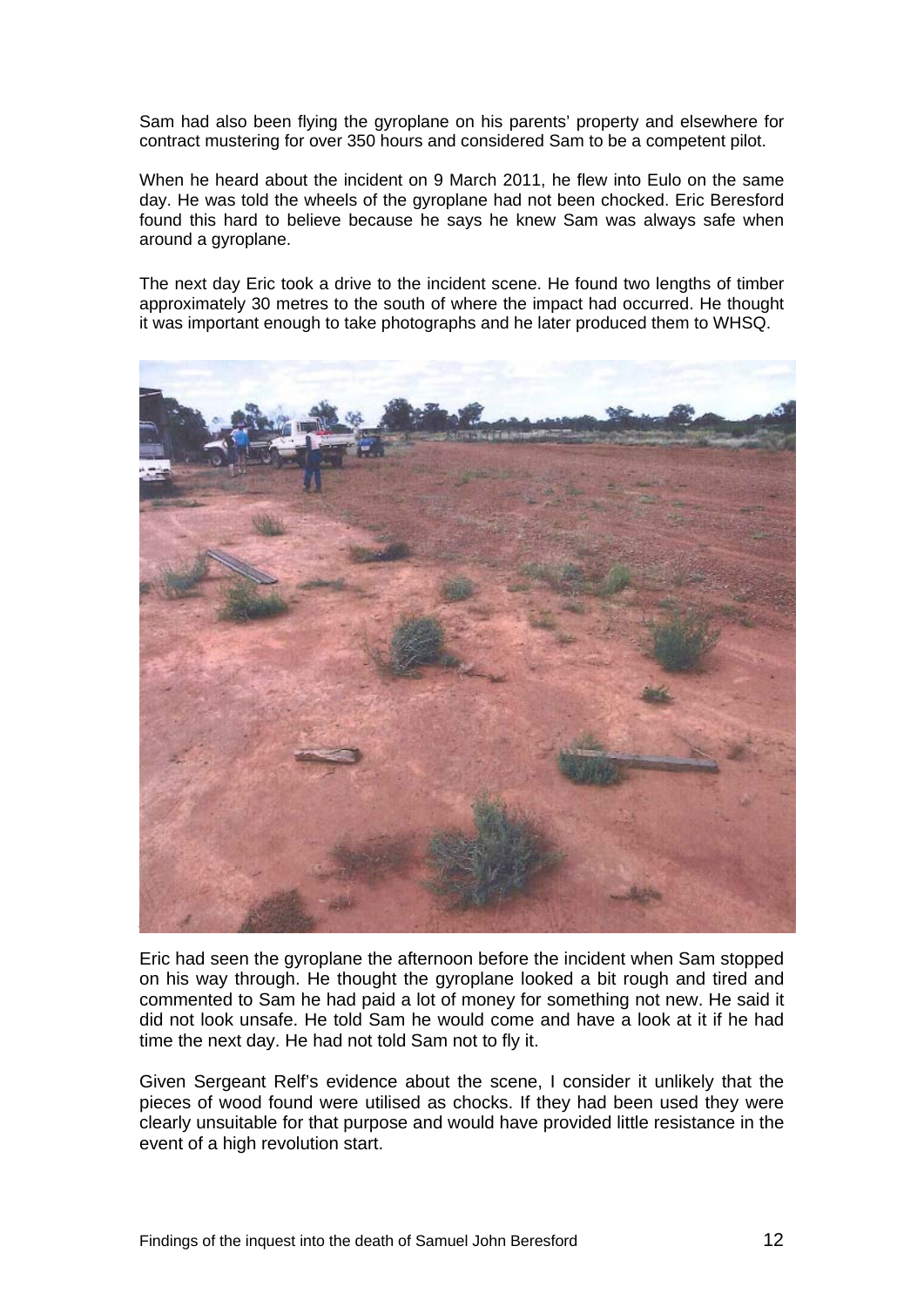The carburettors were loose in the manifold mountings. Eric considered they had come off during impact and placed them loosely in the manifold mountings to avoid dust contamination.

# <span id="page-14-0"></span>**Workplace Health and Safety Investigation**

WHSQ determined that it had a responsibility to investigate the circumstances of the death in accordance with their internal policy at the time entitled *'Dealing with Complaints Where Aircraft are Involved'*. This procedure provided guidance about primacy of jurisdiction between ATSB and WHSQ but did not provide guidance about the jurisdiction overlap between WHSQ and QPS or about liaison and communication between the two agencies for aircraft investigations.

Ms Cummings (a former police detective) conducted the WHSQ investigation with initial assistance from Principal Inspector (Investigations), Mr Scott Munro, and Principal Inspector (Industrial), Mr Brent Rushbrook.

It is noted at page 14 of the WHSQ report that at the time WHSQ was notified of the incident, their inspectors were unable to conduct an initial assessment of the incident scene and the gyroplane due to significant flooding in and around Farnham Plains. This resulted in their first inspection of the site and of the gyroplane not being until 8 April 2011 (one month after the incident).

During their first inspection of the scene and aircraft on 8 April 2011, WHSQ inspectors and advisors were accompanied by Sergeant Relf and Senior Constable Soloneck of QPS, and ASRA representatives Mr Murray Barker and Dr Paul Campbell. WHSQ Principal Advisor (Construction Engineering), Mr Stuart Davis, conducted a technical inspection of the aircraft, in location, that day.

On 8 April 2011, WHSQ Inspector, Mr Munro, issued Sam's parents a prohibition notice regarding the use of their single seat gyroplane, which was located on site, until it had been inspected and registered with ASRA.

WHSQ later arranged for the gyroplane involved in the incident to be transported some eight hours to the Caboolture Airport to be stored in an ASRA hangar for further inspections.

A further WHSQ technical inspection of the gyroplane was carried out at the Caboolture Airport on 18 May 2011 by Principal Advisor (Mechanical), Mr Terry O'Sullivan because it was determined that he had more relevant mechanical experience.

During the course of the WHSQ investigation, WHSQ inspectors took photographic evidence of the incident scene and gyroplanes; seized and examined the gyroplane; obtained technical inspection reports from the WHSQ technical unit and ASRA; obtained witness statements from 15 persons; obtained and analysed documentation from the manufacturer, seller, repairer and purchaser of the gyroplane; and sourced relevant legislation, codes of practice and standards.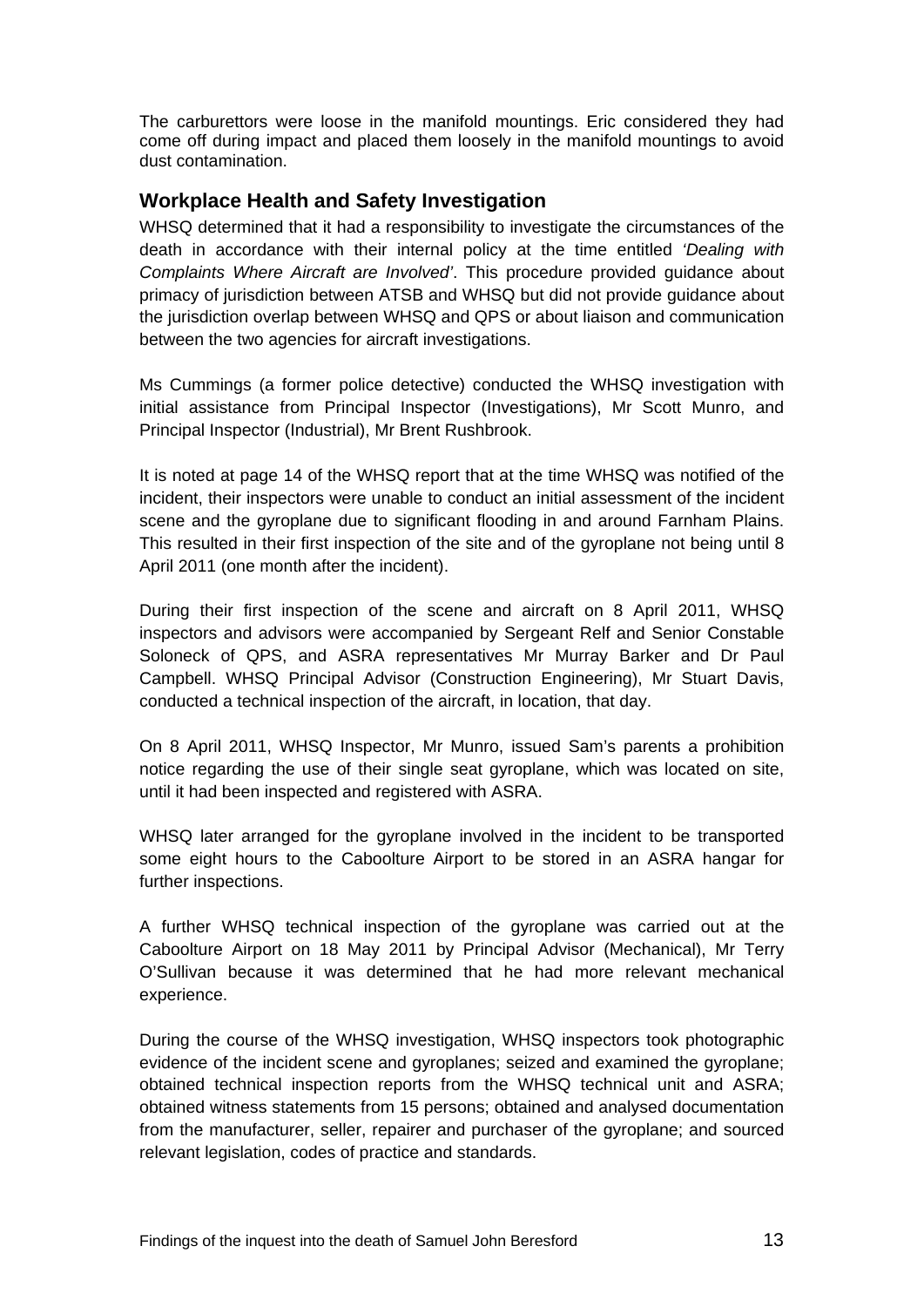On 8 February 2012, the WHSQ investigation report was completed. WHSQ has decided not to commence prosecution against any duty holder in this matter. In addition, the WHSQ Investigations Governance Group had reviewed the outcome of the investigation and concluded that no issues were identified from the investigation to suggest a broad workplace health and safety issue, which required a specific organisational response.

On 24 September 2012, WHSQ advised that due to the Federal Court decision in *Heli-Aust Pty Limited v Cahill* (May 2011), WHSQ no longer considered that it had jurisdiction over aviation incidents that involve the operation of an aircraft such as this matter, even if the incident involves work, a worker or a workplace.

In *Heli-Aust Pty Limited v Cahill*, the Full Bench of the Federal Court ruled that Commonwealth aviation laws 'cover the field' of safety in civil aviation in Australia to the exclusion of state law. The court further found that the Commonwealth regime is comprehensive and exclusive and is not supplementary to state law. Therefore, a direct conflict exists between the operation of the Commonwealth regime and any state laws dealing with safety in civil aviation. As such, state law on this issue is considered invalid to the extent of any overlap.

# <span id="page-15-0"></span>**CASA Investigation**

CASA was initially notified of the incident by ASRA on 11 April 2011 and at no stage did ASRA inform them that they would not be investigating due to a lack of resources. CASA understands that ASRA stated to WHSQ that, due to the fact that the deceased pilot was not a member of ASRA and the gyroplane was not registered with ASRA, it did not propose to conduct an investigation. However, CASA further understood that when WHSQ requested assistance from ASRA and offered to transport its investigators to the scene, ASRA became involved in the investigation.

CASA requested to be advised of the outcome of the WHSQ investigation, however for whatever reason, this did not occur.

CASA also did not follow up with ASRA in terms of the outcome of their part in the investigation.

It was only after further information was sought for the purpose of the inquest that CASA considered if any breaches of regulations had occurred and commenced an investigation.

# <span id="page-15-1"></span>**Technical inspections of the gyroplane**

The gyroplane has been the subject of a number of post incident technical inspections. Of particular significance is that no-one with a formal mechanical background in aviation completed an inspection. As well the inspections were carried out at different sites and the transport of the gyrocopter from Farnham Downs to Caboolture Airport potentially created its own problems relating to continuity of evidence and impacted on identifying if any mechanical deficiencies were causal or contributory.

The various inspections were as follows: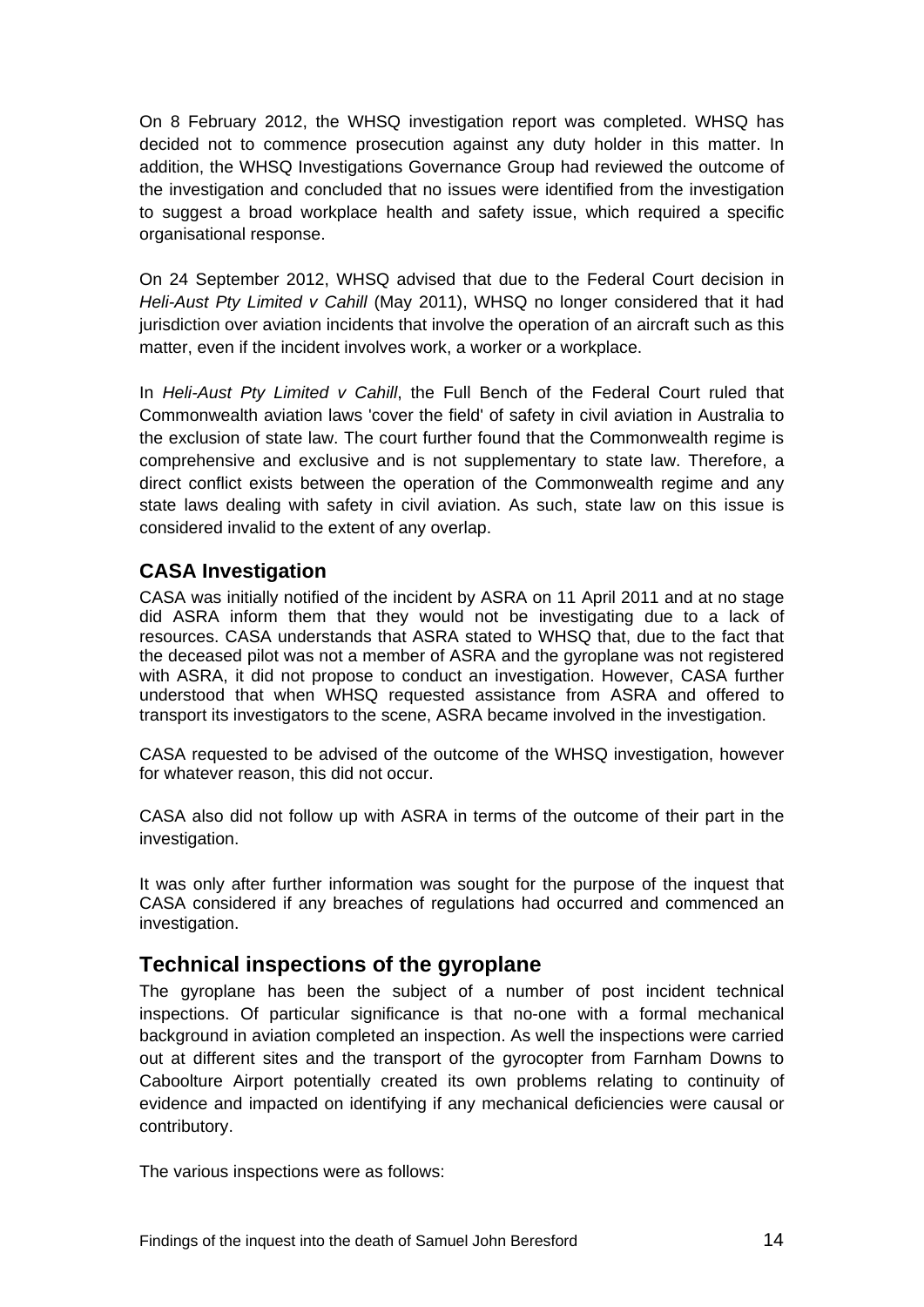- a. Dr Stuart Davis, WHSQ Principal Advisor (Construction Engineering), at the incident site at Farnham Plains on 8 April 2011;
- b. Mr Terry O'Sullivan, WHSQ Principal Advisor (Mechanical) at the Caboolture Airport on 18 May 2011, 2 September 2011 and 13 October 2011;
- c. Mr Murray Barker, ASRA President at the time (now ASRA Operations Manager) and ASRA 'Principal Investigation Officer', at the incident site at Farnham Plains on 8 April 2011 and at the Caboolture Airport on 18 May 2011; and
- d. Mr Mark Robertson, ASRA Registrar at the time (now ASRA Documents Manager) and Instrument Technician, at the Caboolture Airport on 18 May 2011, 2 September 2011, and 13 October 2011.



Photograph 1. Front damage to the body of the Gyrocopter.

# <span id="page-16-0"></span>**WHSQ Inspections**

Both Mr Stuart Davis and Mr Terry O'Sullivan have degrees in mechanical engineering and are no doubt well qualified. Without in any way being critical of their involvement, until this incident, neither had previously inspected an aircraft and neither had an aviation background. They explained their approach was from a general construction safety and mechanical engineering perspective.

Mr Davis attended Farnham Plains and inspected the gyroplane on 8 April 2011. He was accompanied by WHSQ Inspector Scott Munro, WHSQ Inspector Brent Rushbrook, Mr Murray Barker (ASRA President), Dr Paul Campbell and a number of QPS officers.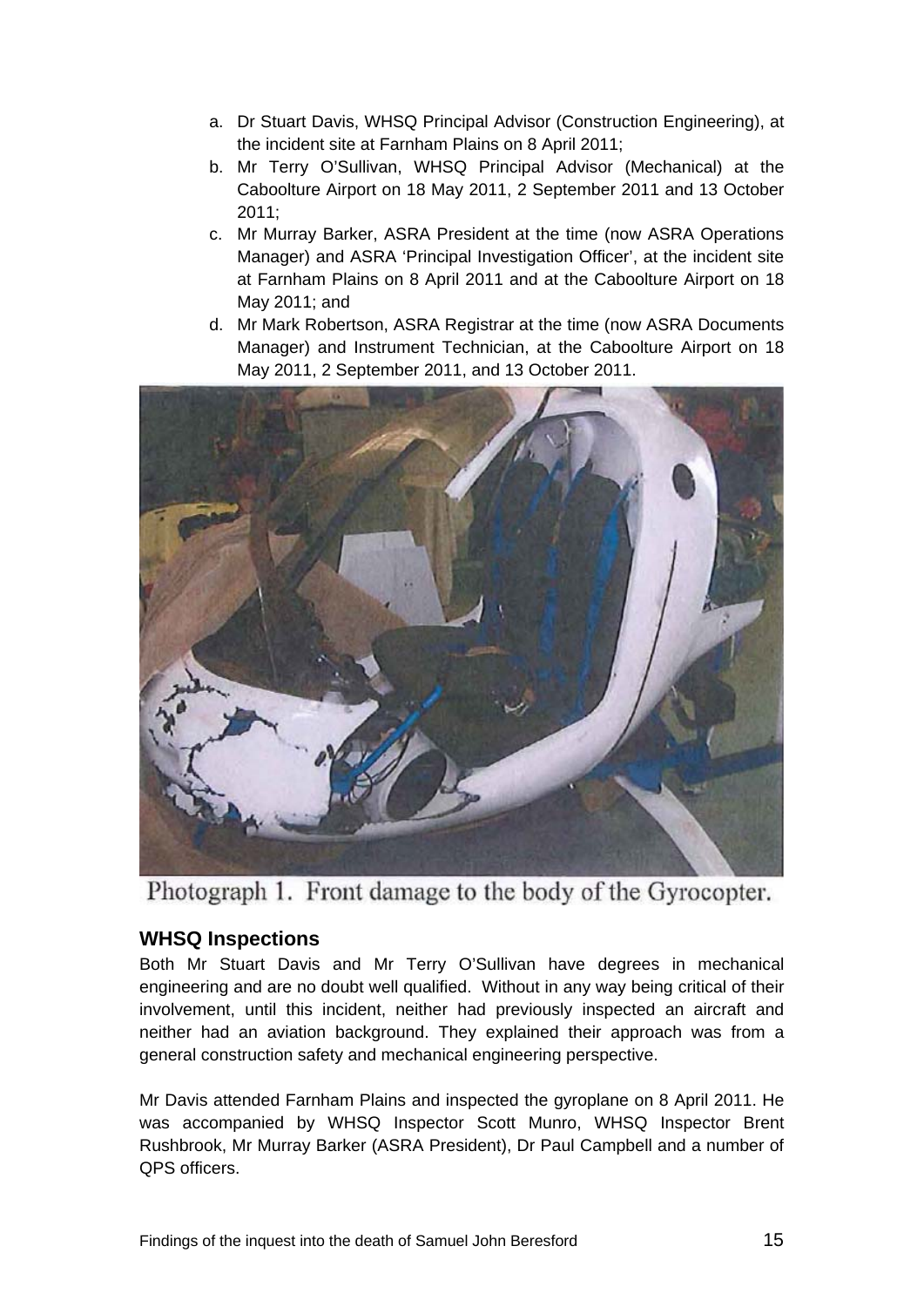Mr O'Sullivan attended inspections of the gyroplane at the ASRA hangar at the Caboolture Airport on 18 May 2011, 2 September 2011 and 13 October 2011. He was utilised by WHSQ to complete inspections on the throttle system of the gyroplane due to his mechanical trade background.

Mr Davis noted a number of concerns but made concessions in his evidence which indicated that many of these did not contribute to the incident occurring. He was unable to come to a conclusion as to why the engine went to high revolutions.

One of the problems in the inspections was the number of people who interfered with the machine impacting on the findings of the experts.

For instance both Mr Davis and Mr O'Sullivan noted the condition of the throttle cables as being worn and damaged and on the left carburettor the end of the cable sheath was able to be snagged on the screw adjustment device as the cable sheath was damaged. Neither were aware the cable sheath was actually snagged for the purposes of photographs by other inspectors, and both conceded that this meant that he could not say whether the cable sheath actually snagged prior to the incident but even if it did, it would have had the effect of lowering the engine RPM rather than increasing the RPM and did not contribute to the incident.

Mr Davis noted the two horizontal seat cushions in the cockpit interfered with the central lever on the throttle control when the throttle was pulled back and Mr O'Sullivan noted the throttle lever did not always ensure that the throttle linkage at the carburettors was fully back to the idle stops. To get the linkages back to the idle stops, a high force was required to be applied to the throttle lever. Mr Davis conceded that he did not look underneath the seats during his inspection to determine the effect that the damage to the undercarriage of the cockpit had on the throttle lever. He also conceded that the impact damage to the left hand side of the aircraft had probably bent the cable shaft out of place (photographs show this), which resulted in the throttle lever issues that he discovered.

Mr Davis noted the engine speed fluctuated greatly from a moderate idle to a very fast idle but he could not determine the cause of this problem, nor whether it would have existed at the time of the incident, as there were too many variables.

Mr O'Sullivan said the overall condition of the unit was fair. He was unable to state if the gyroplane was airworthy prior to the incident because this was beyond his area of expertise.

He also said the throttle linkages and springs at the carburettors were set up in the opposite orientation to the linkages and springs on the parents' gyroplane. If a visual inspection was conducted it is possible that this would not be readily identified if the two methods of setting up the throttles were not known by the person conducting the inspection but as the throttle cable did not break it was not contributory.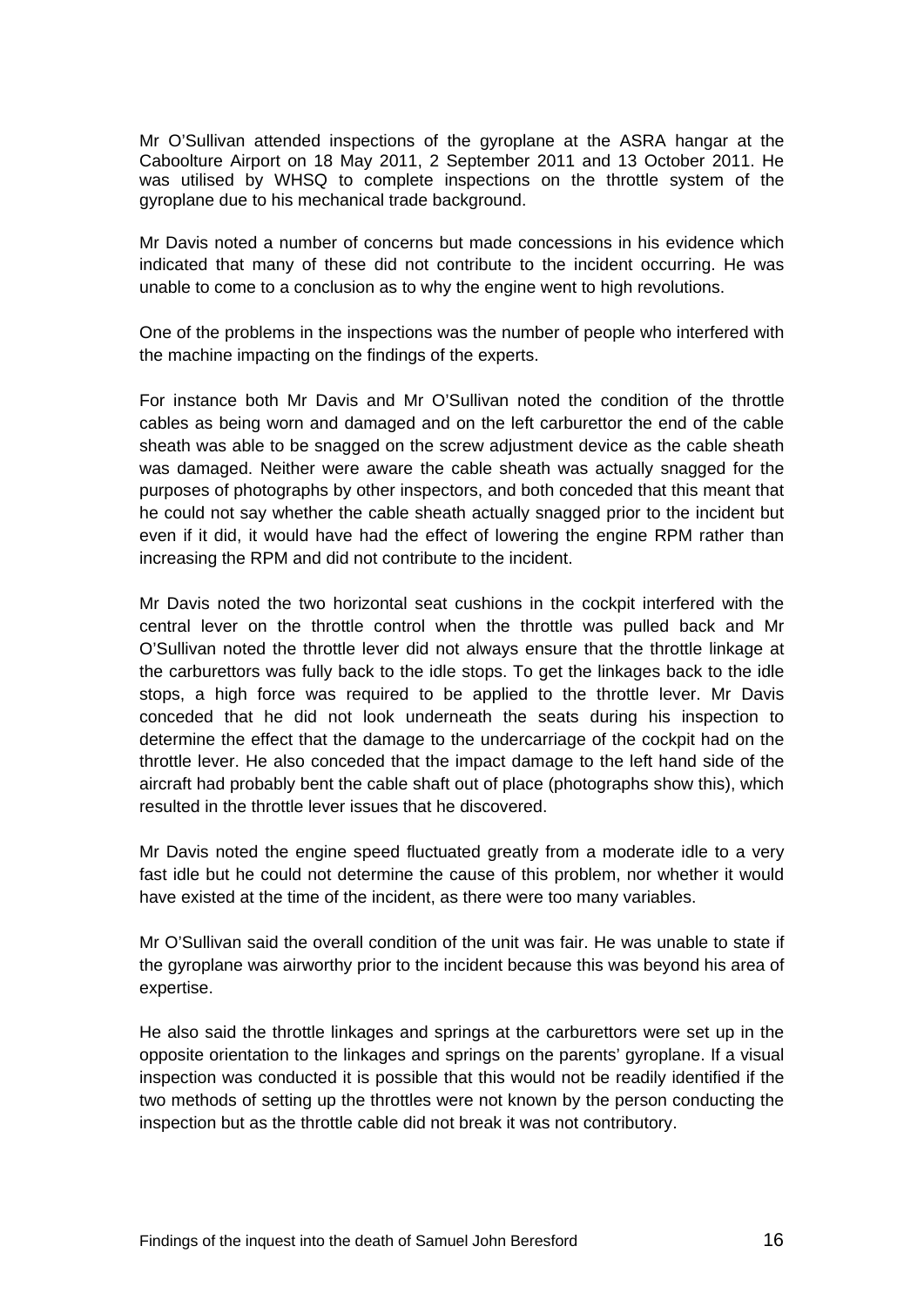Mr O'Sullivan also said the carburettors were loose in the manifold mountings. He was not aware that the carburettors were placed loosely in the manifold mountings by Eric Beresford and conceded that this was therefore a non-issue in terms of the cause of the incident.

Mr O'Sullivan considered the road conditions, speed and the method used to secure the gyroplane to the trailer would be factors that may have affected the likelihood of damage to the gyroplane during transport but given this equally could have occurred when transported from Farnham Plains to Caboolture post incident or as a result of the incident, he was unable to make any conclusions.

# <span id="page-18-0"></span>**ASRA Inspections**

Neither Murray Barker nor Mark Robertson had formal aviation mechanical qualifications but were nonetheless very experienced.

Murray Barker was the 'ASRA Principal Investigator', the ASRA President and assistant Operations Manager at the time the ASRA inspections of the aircraft took place. Mr Barker has been a gyroplane pilot for over 20 years, a certified gyroplane instructor for 16 years, a Chief Flying Instructor for 12 years, an ASRA Technical Advisor for 17 years, and he has constructed approximately eight gyroplanes. Prior to the incident, he had completed aviation investigation training with Recreational Aviation Australia.

Mark Robertson is an ex-Royal Australian Air Force Avionics Technician and had the responsibility of fault recognition and repairs to aircraft for a period of six years. He has been employed in the Aviation, Medical and Industrial electrical/electronics areas. He is an ASRA Technical Advisor.

There were two significant findings. Firstly, the engine tended to start at high revolutions and secondly, the magneto switches were faulty.

Mr Barker inspected the gyroplane at Farnham Plains on 8 April 2011 and at the Caboolture Airport on 18 May 2011.

Based on a test run only he considered the overall condition of the engine was poor.

When the engine was test started the first time with the load of the propeller removed and the throttle handle closed, the engine raced to 5,000 revolutions per minute (RPM). Redline for this engine is 5,800 RPM. He noted that had the engine started with the propeller attached and the engine raced to 5,000 RPM, it would have been impossible for one person to prevent the aircraft from moving. He agreed the absence of the propeller would have affected the RPM but not for all of it.

Further, the engine did not idle consistently each time it was test started. At various times, the engine speed on start up ranged from idle to high RPM (around 3,000 RPM). The engine started and went to a high power setting with the throttle control lever positioned to the normally closed position, but Mr Barker noted that the actual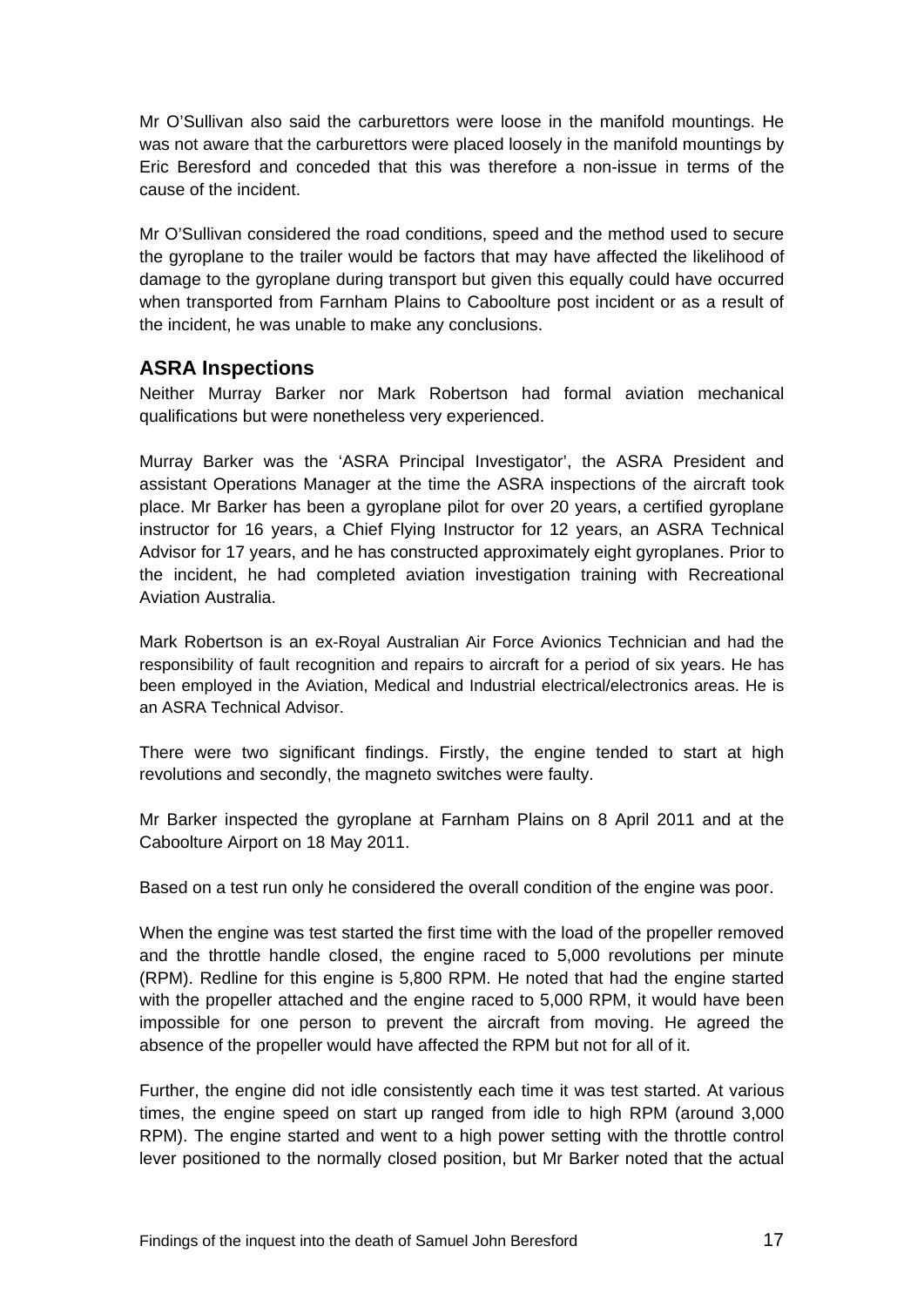throttle position at the carburettor at the time Sam started the gyroplane was unknown.

The carburettors on the engine were still on the original factory configuration and were not modified to automatically close in the event of a throttle cable breakage. Therefore, in the event of a throttle cable breakage, the engine would go to full power. He agreed this was a non-issue in this case as the throttle cable did not break. The throttle cable condition was poor but consistent with the evidence of the WHSQ inspectors Mr Barker agreed it was not a contributing factor to the incident.

He also noted both carburettors were loose on their respective mounting spigots but agreed this became a non issue once he heard of the actions of Eric Beresford.

With the throttle handle set in the off position, both carburettor stops were approximately 5 millimetres off the fully closed position. Mr Barker conceded that this could have been due to the impact damage to the left side and underneath the aircraft that bent the throttle shaft as a result of the incident itself.

During the initial test starting of the engine, the ignition switches worked erratically. At the final test start, the engine was unable to be turned off at the ignition switches and the engine had to be stopped by removing the carburettors.

Mr Robertson found the right magneto switch functioned correctly but the left switch continued to fail and only after continual activation was he able to intermittently get the switch to work. If someone had tried to turn the engine off, it would not have turned off. He estimated that they worked one in every ten times during his testing. Dust inside the mechanism was not an issue.

He thought the switch may have been old and/or the damage may have been caused by prolonged vibration, such as the aircraft being relocated by road. Given the gyrocopter started and was stopped by Mr Taylor the day before, he conceded that the switches may have actually worked for Mr Campbell prior to the hand over as they were intermittent (i.e. operated some times and not others). Mr Robertson was not of the view that the damage was likely to be a result of extensive vibration for a short period of time caused by the incident itself but he could not discount it. He was of the view that vibration over an extended period of time (such as during transportation from Roma to Farnham Plains or from Farnham Plains to Eulo) was more likely to have caused the problem).

Mr Barker concluded that:

- a. The throttle position may not have been checked prior to starting the engine.
- b. The throttle cable or cables may have been seized in the outer sheath resulting in a high power setting at the carburettor, although there is significant doubt about this.
- c. The magneto switch may have been activated when the engine went to high power but failed to turn the engine off.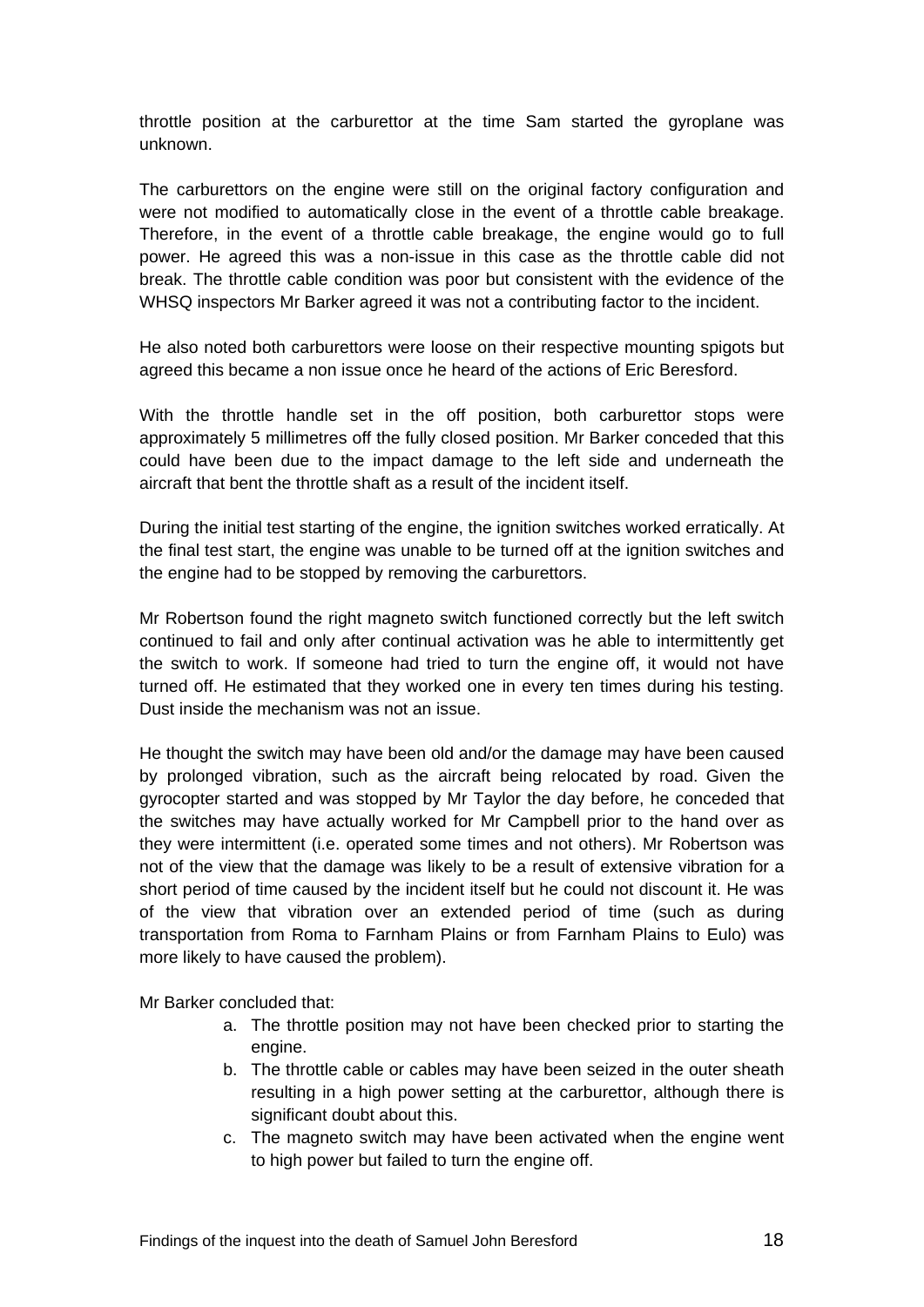# <span id="page-20-0"></span>**Sam's association with ASRA**

#### <span id="page-20-1"></span>**ASRA membership and gyroplane registration status**

Sam became a member of ASRA in February 2010 and was sent various ASRA documents including the ASRA Operations Manual, Gyroplane Pilot Logbook, Pilot Training Logbook, and Radio Handbook.

Sam's ASRA membership expired on 1 January 2011 and he had not renewed his membership by the time of the incident. This apparently is not unusual as up to half of all members fail to renew their membership until after they are reminded to do so by ASRA.

No gyroplane associated with Sam, his parents or Campbell Taylor was registered with ASRA at the time of the incident.

## <span id="page-20-2"></span>**Sam's flying experience**

From an examination of invoices from 2 July 2010 to 11 February 2011, it is evident Sam did approximately 91.5 aerial stock mustering flying hours in the Eulo area for a fee of \$130 per hour. This flying was conducted in his parents' unregistered single seat gyroplane.

Sam was reported to have accrued approximately 400 flying hours in his parents' gyroplane, although he did not record entries in the logbook provided for that purpose and as required by the ASRA Operations Manual.

There is evidence from a number of sources that Sam was competent as a pilot and loved what he did.

#### <span id="page-20-3"></span>**Sam's flying instruction lessons**

About two years prior to his death, Sam's uncle recommended that he obtain flying instruction from Mr Rob Patroney in Bundaberg. However, the evidence is that this was limited to two short flights. They used Mr Patroney's two seater gyroplane. Mr Patroney had the appropriate qualifications to provide flying instruction.

In Mr Taylor's record of interview with WHSQ, Mr Taylor said that Sam had completed roughly 20 hours flying instruction with him in gyroplane G241 in 2009 and 2010.

In fact it is difficult to know what Mr Taylor did in relation to flying instruction for Sam. His record keeping, if you could call it such, was grossly inadequate. An ASRA Pilot Training Booklet, which was found in Sam's possessions after his death, did not have any entries in it by Sam or his instructor/s.

Due to the lack of records kept by both Mr Taylor and Sam in relation to pilot training, it is impossible to conclude with any level of certainty whether the pilot training conducted by Mr Taylor was adequate.

I formed a very clear impression that Mr Taylor's evidence in this area, as with other parts of his evidence, was very concerning and untruthful. There were many parts of his evidence, including the very late production of a Gyroplane Logbook, a document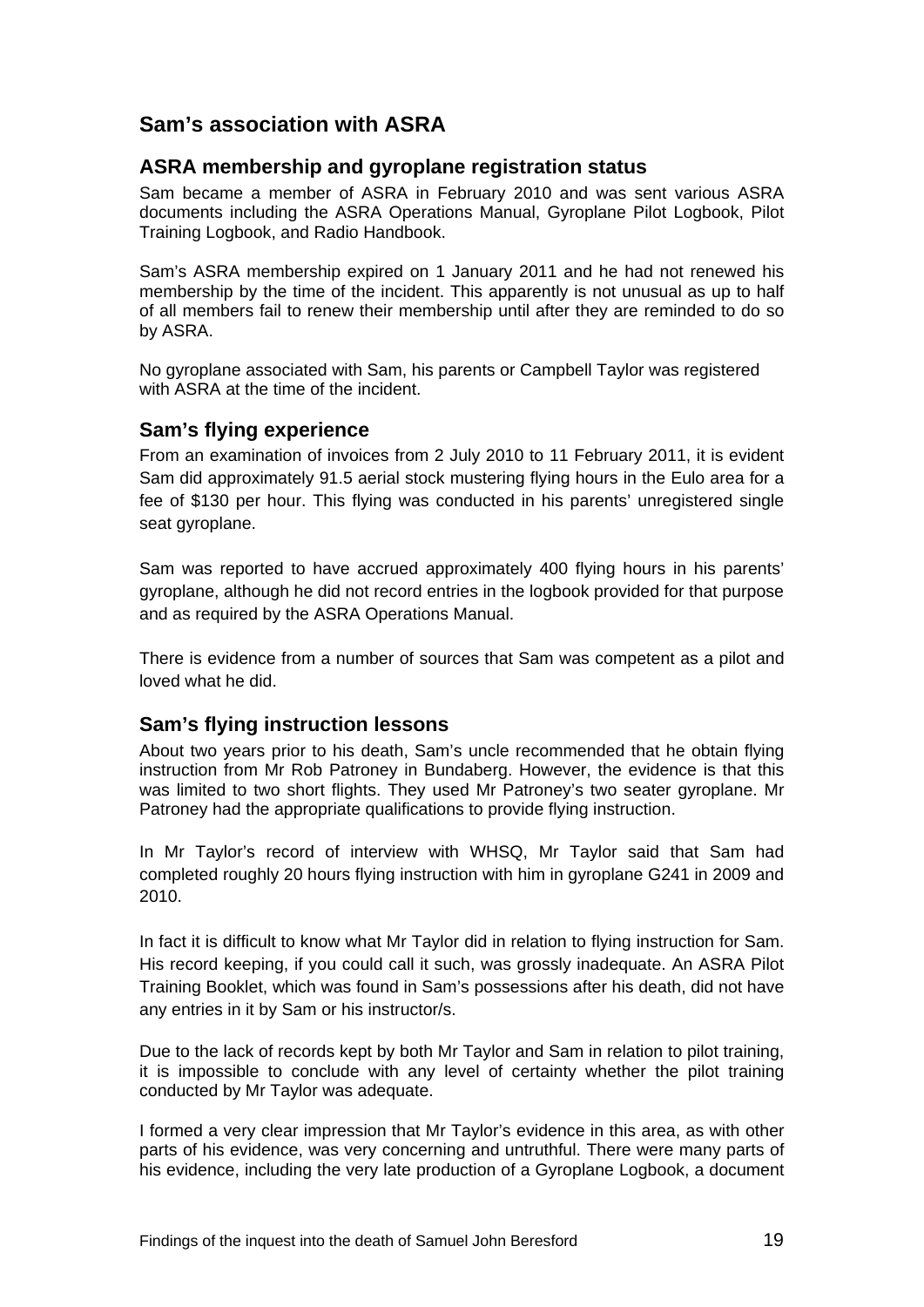that has every sign of having been produced retrospectively, which makes whatever he says unreliable.

In terms of Mr Taylor's experience and qualifications to provide flying instruction it seems he was qualified at some point, but this had lapsed by the time he was training Sam as he had not completed a Biannual Flight Review required by ASRA in order to maintain his own valid pilot's certificate.

ASRA's records should have reflected this but it is apparent his flying instructor rating remained valid until his membership lapsed on 31 December 2010. Gyroplane G241 was registered to Mr Taylor with ASRA until the expiry of his membership on 31 December 2010.

Mr Taylor has stated in a letter provided by his lawyers dated 19 August 2013 that as part of the tuition received by Sam during flight instruction training with Mr Taylor in 2009 and 2010, he instructed Sam that he should be seated in the cockpit of the gyroplane with seatbelt fastened prior to starting the gyroplane engine. Mr Taylor says that he instructed Mr Beresford that he should never attempt to start the gyroplane from outside the cockpit unless the machine was dually secured by both chocking its wheels and also by affixing its tail to an immovable object to anchor it.

For the reasons stated I cannot be confident this statement is true, although it is apparent that at least chocks were present when Mr Taylor started the gyroplane outside the cockpit the day he delivered possession to Sam.

It appears Sam was under the impression that Mr Taylor was arranging for the issue of his pilot certificate after he had completed the requisite flying training hours with Mr Taylor.

According to Ms Garrett, Mr Taylor advised Sam on the day he took possession of the aircraft that his wife (Ms Adrienne Taylor) had called ASRA about his pilot certification and they said the paperwork had been lost. According to Ms Garrett, Mr Taylor then said to Sam words to the effect 'don't worry because out where you are, no one's going to check on it'.

I have substantial difficulties with the evidence of Mr Taylor and his wife Adrienne Taylor that an Advice to Registrar certificate and accompanying letter, which has not been located by ASRA, was in fact sent.

#### <span id="page-21-0"></span>**Sam's purchase of gyroplane G241**

In late 2010, Sam decided to purchase his own gyroplane and fixed his attention on Mr Taylor's Gyroplane G241 in which he had earlier flown with Mr Taylor.

Sam paid an initial deposit of \$25,000 on 21 January 2011 with an agreed total of \$55,000.

Sam's parents believed that the \$25,000 was to be used by Mr Taylor to make repairs to the gyroplane prior to Sam taking ownership. His mother and Ms Garrett both told him they thought the deposit of \$25,000 was excessive. Sam informed them that he was paying that amount of money to Mr Taylor to have the gyroplane repaired for the sale.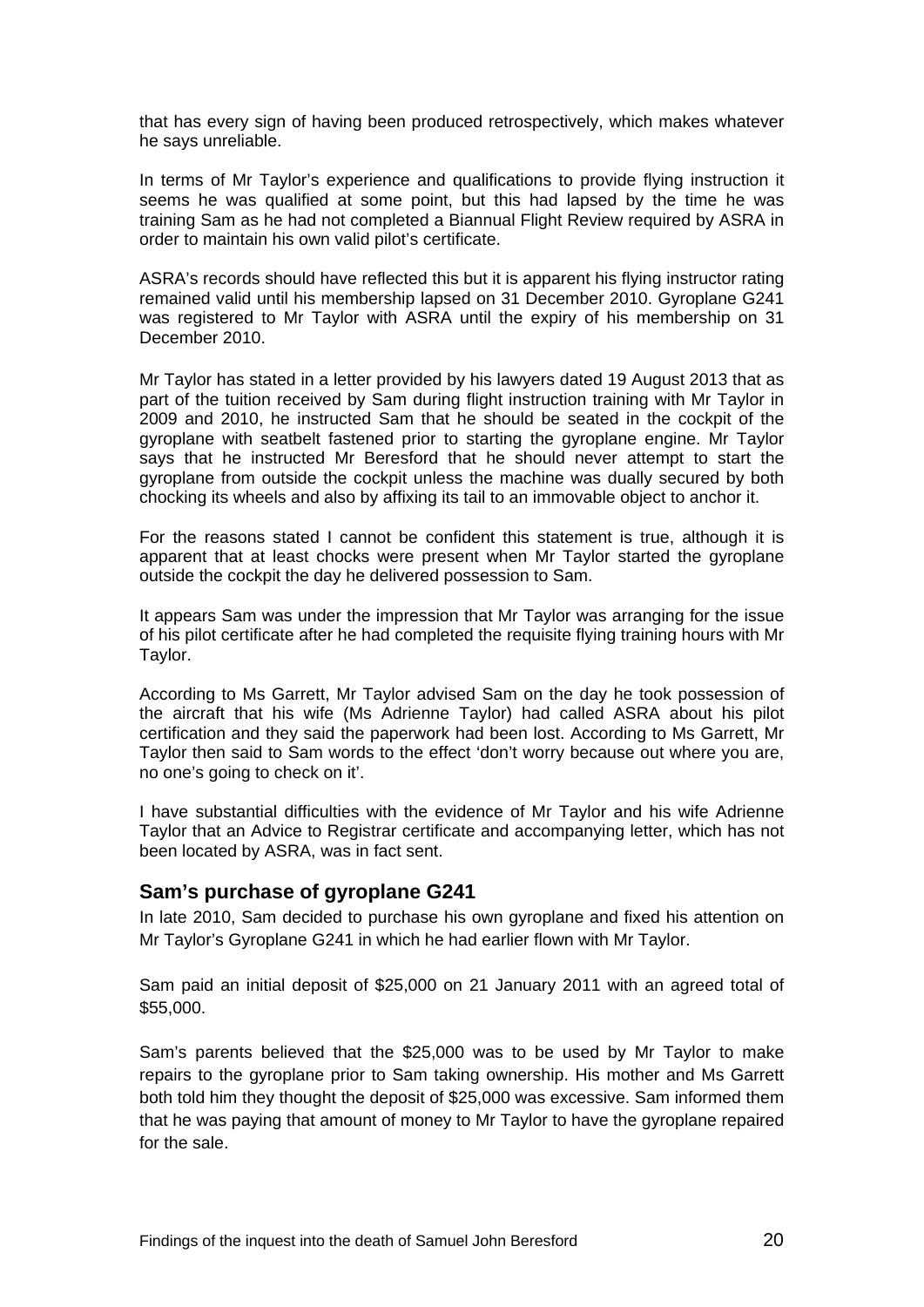There is also some documentary evidence to suggest that Sam had a belief that the gyroplane would be 'rebuilt' prior to the hand over. In an e-mail Sam sent to Mrs Taylor on 21 February 2011, he asked when they were expecting to get the two seater 'rebuilt'. In Mrs Taylor's e-mail response on the same day, she did not correct him. She advised Sam that the gyroplane was all done and they only had to sand and paint it.

Mr Taylor says that the extent of their agreement was that the masts, control rod ends and cables on the gyroplane would be replaced and routine basic servicing would be completed. He says that he told Sam the machine would be in sound operating order when he collected it. Mr Taylor says that he performed all of this work himself prior to Sam collecting the gyroplane. Invoices for \$400 were produced as evidence of the work performed.

According to Ms Garrett, at the time of pick up, Mr Taylor mentioned that work had been done to the gyroplane and that it had been painted. He never specifically said what had been done to the gyroplane. Sam's father recalls questioning Sam about the lack of work done to the gyroplane and Sam acknowledged that it was not what he paid for and said he would sort it out with Mr Taylor later.

Technical inspections post incident suggest that the gyroplane did have a minimum of new masts and control rod ends replaced and the fuselage painted. The inspectors seem to agree that the aircraft was otherwise in poor to average condition with a number of components worn due to use and age.

Eric Beresford saw the gyroplane the day before the accident and says that he thought the gyroplane looked a little rough but it was okay and he could not see any issues with it. He did not carry out a detailed inspection of the gyroplane.

There was some evidence the price being paid by Sam was at the very upper range in value. Sam clearly wanted to buy this two seater gyroplane. Although this is largely a contractual matter, I accept the documentary evidence and statements of Sam to his family, that he was expecting a rebuild of the aircraft.

Again for the reasons I have given, I do not accept Mr Taylor's evidence on this issue.

However, the technical evidence about the condition of the gyroplane is equivocal as to how contributory it was to how the incident occurred.

#### <span id="page-22-0"></span>**Documentation for gyroplane G241**

Mr Taylor said in his record of interview with WHSQ that he never had an Operator's Manual or Gyroplane Logbook so he did not give these documents to Sam. In oral evidence, he also admitted to having the Rotax engine manuals and not supplying them to Sam.

In his record of interview with WHSQ, Mr Taylor said that he did not have any maintenance records, just records of the parts he bought from Mr Dull and the engines he purchased (and engine servicing) from Mr Eacott .

However, Mrs Adrienne Taylor said in a letter to counsel assisting dated 16 August 2013 that Mr Taylor always kept a daily diary for each year the gyroplane was in their possession and he also had a logbook. She believed they were located with Mr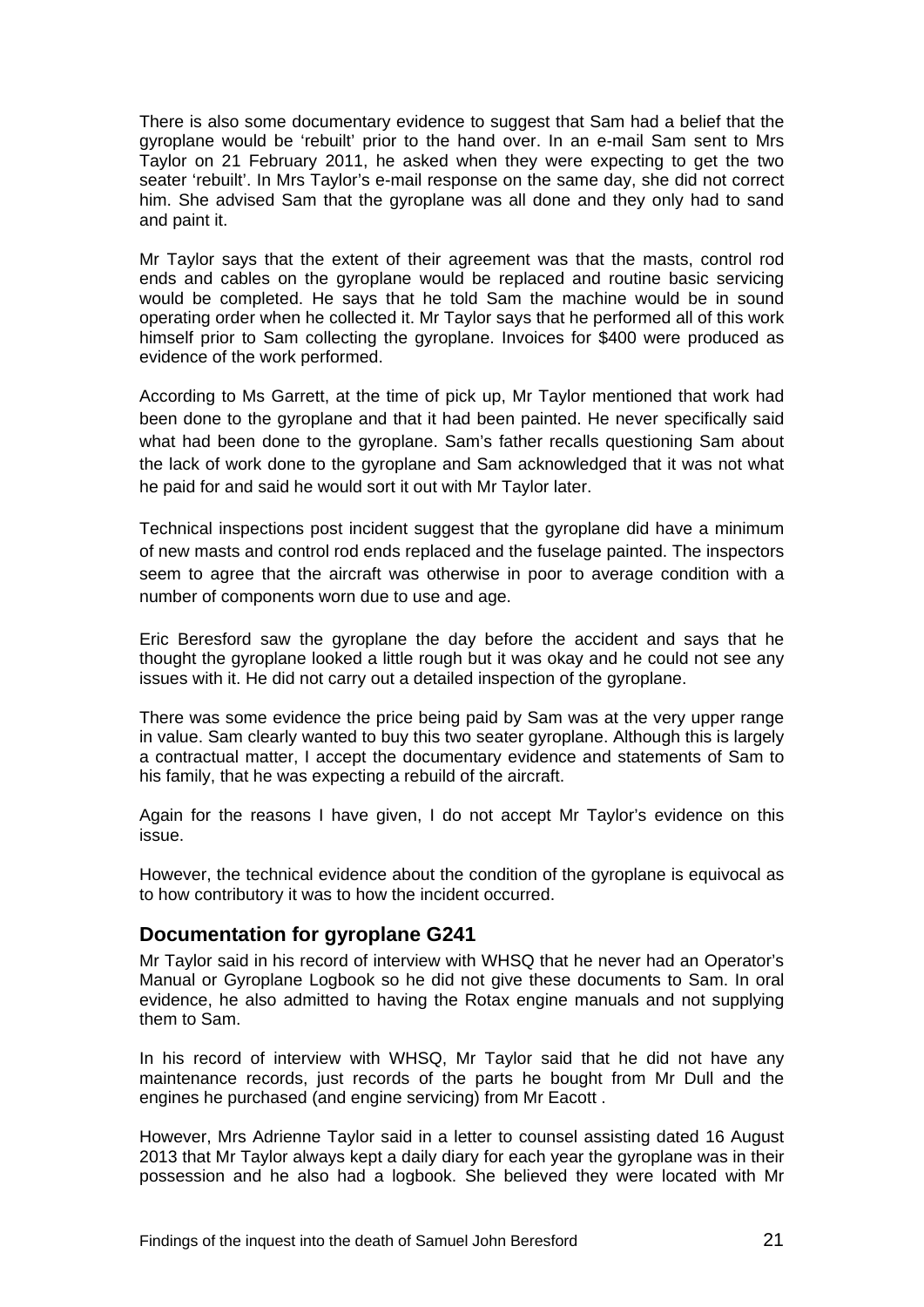Taylor's solicitor. In oral evidence, Mrs Taylor was not sure whether they were still with Mr Taylor's solicitor or in his possession. Mrs Taylor denied having any actual knowledge as to where they were. Mr Taylor said his wife had possession of the records.

ASRA advised that Mr Taylor would have been issued with a Pilot Logbook, Gyroplane Logbook and ASRA Operations Manual when he became a member. They said that the logbooks were issued to him with his student pilot pack upon commencing pilot training.

Mr Taylor admitted to not providing Sam with any documentation (including engine Manufacturer's Manuals or a Gyroplane Logbook) upon sale. He confirmed in oral evidence that he understood the importance of providing such information.

Just prior to the inquest Mr Taylor provided what he says is his Gyroplane Logbook for gyroplane G241. This logbook appears to record flying hours and maintenance. Mr Taylor says he did not maintain a separate Pilot Logbook. The first entry in the Gyroplane Logbook supplied by Mr Taylor begins on 5 January 2010 with flying hours and maintenance details from 5 January 2010 until 4 March 2011.

Mr Taylor was required to produce all original Gyroplane Logbooks on the first day of the inquest. He provided what he says is his original logbook from 2010 onwards, claiming that he did not have any other logbooks.

In oral evidence, Mr Taylor admitted to lying to the WHSQ inspector when saying he did not keep a record of maintenance on gyroplane G241. He said that he had only produced a logbook from 2010 onwards because that is when he started keeping logbook records. He had invoice receipts for maintenance conducted.

In terms of his flying hour records, Mr Taylor said in oral evidence that he did not keep a logbook except from 2010. He did, however, keep a diary for every year which recorded his flying. He said that those diaries were with his ex-wife, Mrs Adrienne Taylor, and that she took them with her in a filing cabinet, when she moved out of their home in early 2013.

Mr Taylor says that 'basic servicing' of the machine was undertaken by him. The basic servicing constituted: changing the engine oil after every 50 hours of use; changing all filters after every 100 hours of use; and replacing all cables after every 200 hours of use.

Mr Taylor says that 'major services' on the gyroplane were carried out at 2,000 hour intervals. The major services involved the gyroplane being stripped down and checked and any worn component was replaced (e.g. pedals, front wheel braces, props, rotor blades, etc). Conveniently he records that he conducted a 'major overhaul' himself in his Gyroplane Logbook in the days before handing the gyroplane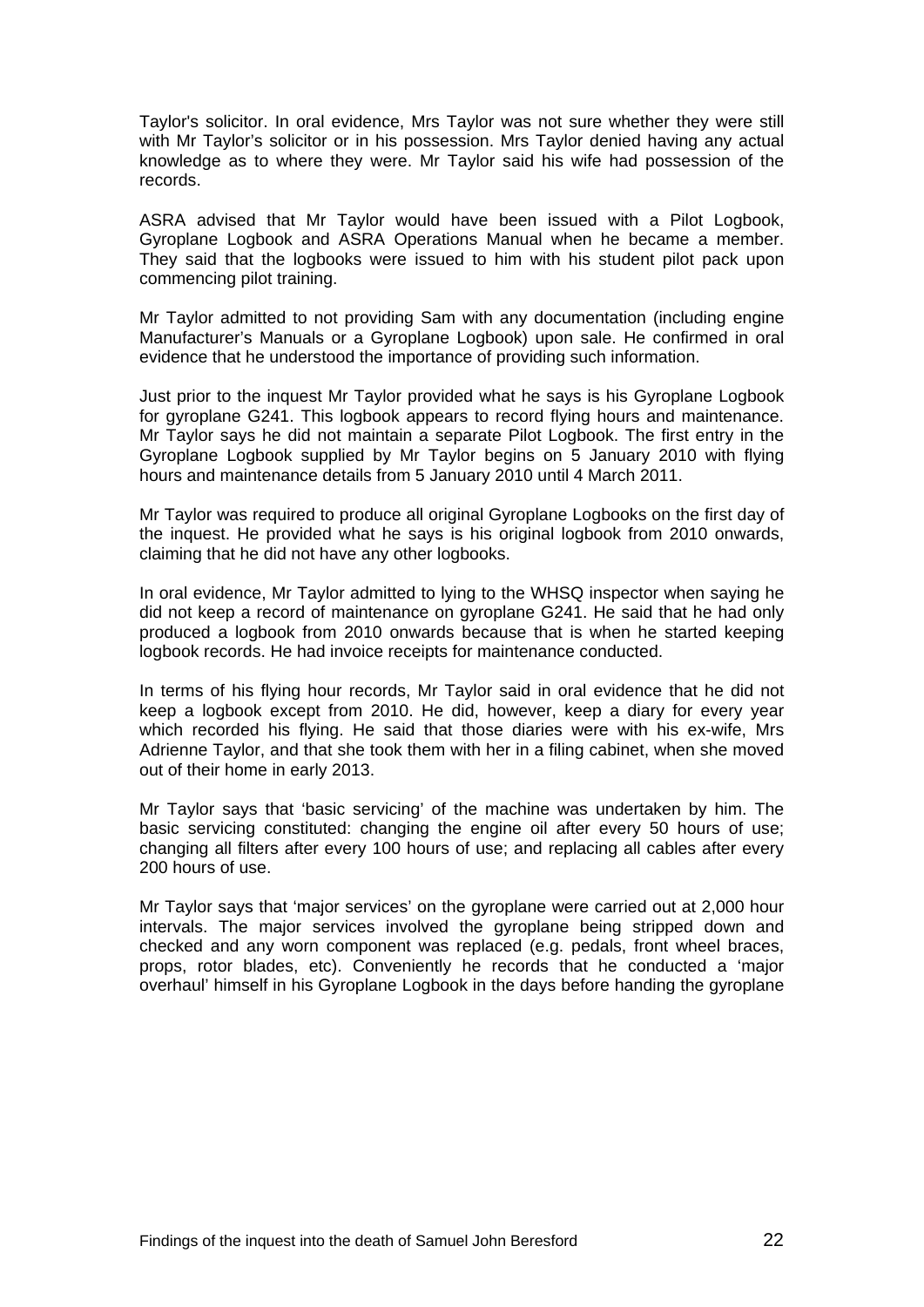|                 | <u>man ya wasaye ya masa</u>        |                          |                                                                                                               |                      |
|-----------------|-------------------------------------|--------------------------|---------------------------------------------------------------------------------------------------------------|----------------------|
|                 |                                     |                          | Totals                                                                                                        |                      |
| <b>PaulOate</b> | Total<br>Aldrame<br>Hours           | Total<br>Engine<br>Hours | Brought Forward<br>Flight Details / Work Done                                                                 | Pilot / Work Done By |
| U 28 H          | 6127013612                          |                          | 2. hours. 100 hourly<br>Changed<br>O/4<br>+                                                                   |                      |
|                 |                                     |                          | Changel<br><b>PLTERS</b> <sup>2</sup><br>FILTER<br>OIL<br>CLLM                                                |                      |
|                 |                                     |                          | Fi u10, Changod spark plus@<br>Rodotisr<br><u>Changed</u>                                                     |                      |
|                 |                                     |                          | PUT NEW STARTER MOTOR IN.                                                                                     |                      |
|                 |                                     |                          |                                                                                                               |                      |
| 211             | 6133113573                          |                          | 6. I                                                                                                          |                      |
| 3·11            | 614201366                           |                          | 2.8                                                                                                           |                      |
| 4.11            | 61536 1377                          |                          | κ,<br>ルム                                                                                                      |                      |
| 6·11            | 6161.513856                         |                          | 7.9<br>x                                                                                                      |                      |
| 7.11            | 6165                                | U389.                    | ى 3<br>דא                                                                                                     |                      |
| 18.11           | 61725                               | 1396.6                   | F 7<br>7. S                                                                                                   |                      |
| 19-11           | 6184214083                          |                          | 50 hourly<br>11 <sup>. 7</sup><br>F)                                                                          |                      |
| וויטו           | 6192                                | $1416 - 1$               | F T<br>フ・オ                                                                                                    |                      |
| $11 - 11$       | 61973                               | 142.4                    | ÞΤ<br>5.3<br>$\mathcal{A}$                                                                                    |                      |
|                 | 14.11   6204.7   1428.              |                          | 7.3<br>F 1                                                                                                    |                      |
|                 | 15-11 62135 1438-4                  |                          | 9.7<br>μ7                                                                                                     |                      |
|                 | 16116218                            | 14429                    | أسحر<br>4.5                                                                                                   |                      |
|                 |                                     |                          |                                                                                                               |                      |
|                 |                                     |                          |                                                                                                               |                      |
| $(7 - 1)$       | 62241                               | 1448.5                   | 5.6<br>е т                                                                                                    |                      |
| з£              | $18.11 - 62283114327$<br>6229711454 |                          | Eγ<br>4-2<br>F 7<br>1 · 4                                                                                     |                      |
|                 | $21.11 + 6233314577$                |                          | 3.6. 100 hourly, Changed of roil Kuter.                                                                       |                      |
|                 |                                     |                          | CUT PILTERS Q<br>Cleaned                                                                                      |                      |
|                 | 62.11 6245 1468.4                   |                          | דא<br>11・7                                                                                                    |                      |
|                 | 23.4   62567   14751                |                          | FT.<br>s 17                                                                                                   |                      |
|                 | 2541 62522 1499 2                   |                          | 2.1<br>F T                                                                                                    |                      |
|                 | 62592/1483.6                        |                          | 6.4                                                                                                           |                      |
| 27. 11          | 8266.11990.5                        |                          | 6:7                                                                                                           |                      |
| しふか<br>28 U     | 6270.714950                         |                          | 4.5.<br>F 7                                                                                                   |                      |
|                 | $444 - 11 6275 - 7 1500$            |                          | 5<br>MATOR OVERHAUL                                                                                           |                      |
|                 |                                     |                          | New Mast<br>New head berrings, Compression                                                                    |                      |
|                 |                                     |                          | Test on<br>s vlindes                                                                                          |                      |
|                 |                                     |                          | OTTLE<br>CABLES.<br>ew                                                                                        |                      |
|                 |                                     |                          | $\left( 8\right)$<br>sAxrk<br>Nev<br>CABLES,<br>o/cra                                                         |                      |
|                 |                                     |                          |                                                                                                               |                      |
|                 |                                     |                          |                                                                                                               |                      |
|                 |                                     |                          | @ New arc FutERS, Changed Rodonner //<br>Fuvio, Changed al r al futer Did<br>spring test on gear Box was 95,8 |                      |
|                 |                                     |                          |                                                                                                               |                      |
|                 |                                     |                          |                                                                                                               |                      |
|                 |                                     |                          | MOTOR HAD 1535 hours on it<br>TEST FLOW TILL SAM pick gyRO up. Lift                                           |                      |

over to Sam. He did not complete a 'major overhaul' in anyone's language.

Post inquest, I issued search warrants to be executed on the premises of Mr Taylor, Mrs Taylor and Mr Taylor's lawyers. A large volume of material was obtained. I do not intend to delay the finalisation of the inquest whilst that material is analysed. That may result in a re-opening of the inquest at some point; or that material and the evidence from this inquest, including Mr Taylor's evidence, being considered by others.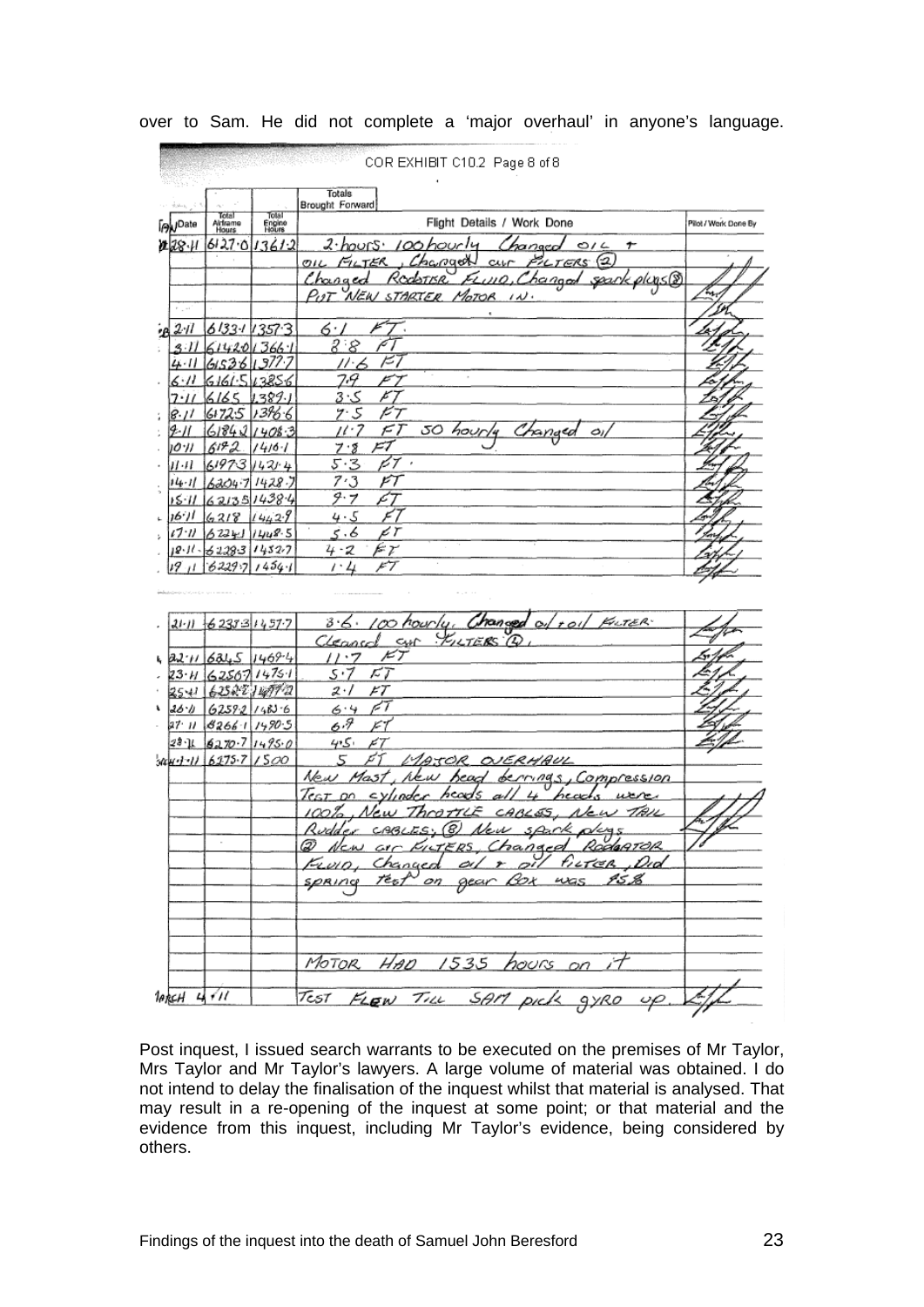# <span id="page-25-0"></span>**Maintenance history of gyroplane G241**

## <span id="page-25-1"></span>**Airframe maintenance**

The gyroplane airframe had been maintained by Mr Taylor, Mr Owen Dull and Mr Robert Patroney. The evidence suggests adequate maintenance was carried out.

Originally the gyroplane was fitted with brakes. Mr Dull stated that in 2006 the axle and brake assemblies were removed and replaced with a new axle and improved brake assembly during maintenance work. Both sets of brakes were operated from inside the cockpit with a bicycle type brake handle.

In Mr Taylor's record of interview with WHSQ, he stated that he never fixed or worked on any of the brakes because the gyroplane never had brakes. In oral evidence, Mr Taylor admitted that he was lying about this during his WHSQ interview and that the aircraft did actually have brakes and had been fitted with new brakes as outlined in Mr Dull's evidence.

In his record of interview with WHSQ, Mr Taylor said that he had never fixed or worked on any of the cables. This is contradicted by the second last entry in Mr Taylor's newly found Gyroplane Logbook but more particularly in the parts supplied by Mr Dull in an invoice dated 25 January 2011 which lists that he replaced the rudder cables; and rudder cables appear to have been supplied by Mr Dull to Mr Taylor regularly. Mr Taylor explained in oral evidence that he may have misunderstood the question in the WHSQ interview.

The log book notes new throttle cables were installed at the last service before handover. The last time Mr Taylor appears to have been supplied with throttle cables (inner and outer cables) was on 25 May 2007 by Mr Dull. They have not been noted in any of the records as having been replaced since then, consistent with the evidence of the technical inspection reports noting them as being worn.

There is evidence of two major services at 2000 hours and 4000 hours. It is noted that although the gyroplane had done 6,278.6 hours at the time of sale, there had been no 'major service' conducted at or around the 6,000 hour mark. Mr Taylor records very conveniently in his newly found logbook, that he conducted a 'major overhaul' himself, in the days before handing the gyroplane over to Sam.

#### <span id="page-25-2"></span>**Engine installations and maintenance**

The Rotax engine sold to Sam had been installed by Mr Taylor and maintained by him and Mr Richard Eacott, a Rotax engine service technician.

In Mr Taylor's letter through his lawyers, he stated that after its original installation, the third engine was never removed from the machine and therefore, it was never reinstalled. This is at odds with the written and oral evidence and Mr Taylor admits he had been lying about this and he had in fact re-fitted the third engine himself on one occasion.

In Mr Taylor's Gyroplane Logbook, he records at the time of sale to Sam, that in the 22 months since the third engine had been purchased, the engine had done 1535 hours. There is no Gyroplane Logbook prior to 2010 to verify this claim.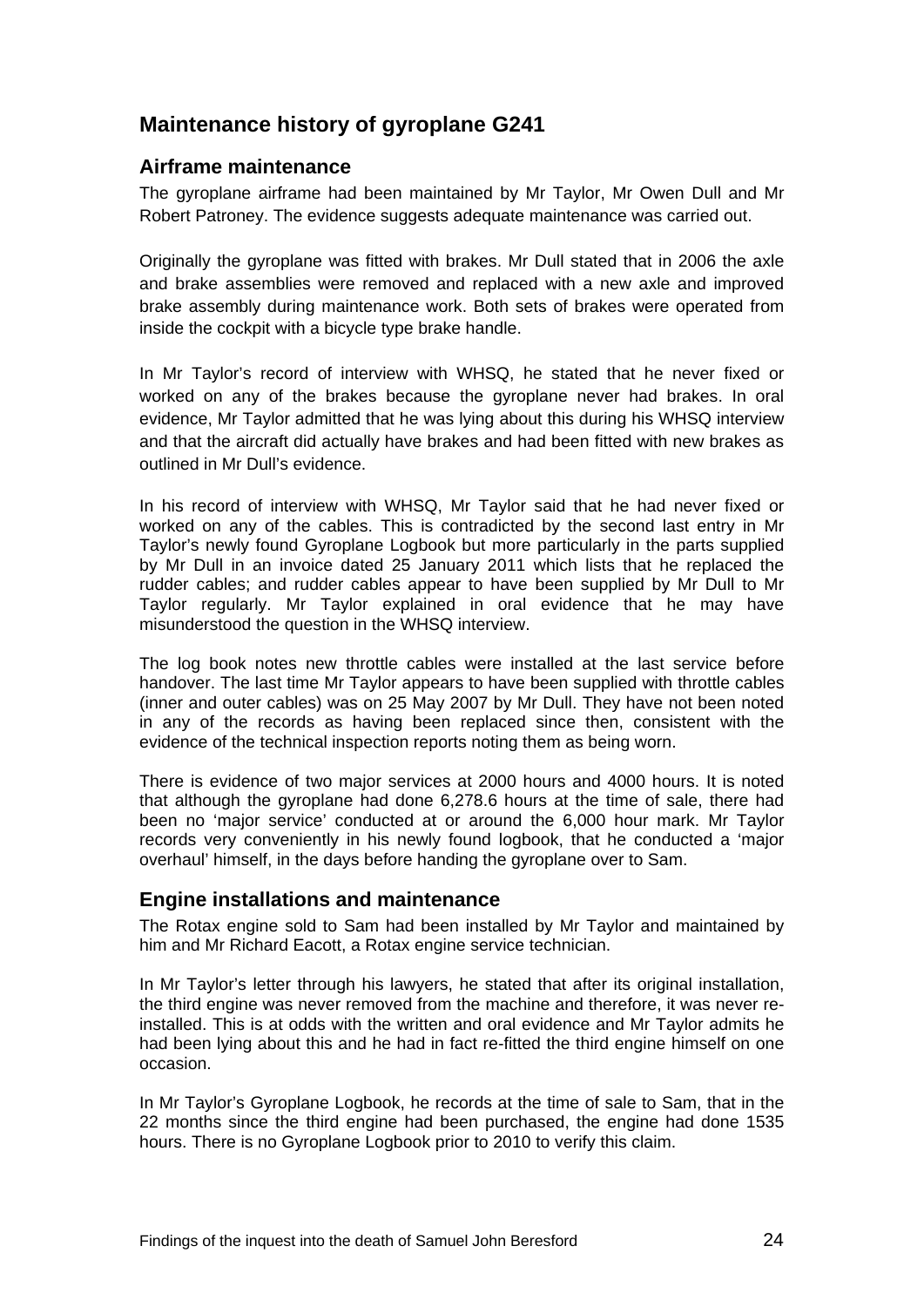The evidence of servicing records from Mr Eacott and other information could suggest the engine had done considerably more hours than claimed but this remains unclear.

The time before overhaul (TBO) for the third engine was listed in the relevant Rotax Maintenance Manual as '1,500 hours or 12 years, whichever comes first'.

The evidence from a number of witnesses suggested the TBO hours was regarded as a recommendation and some participants go higher, consistent with some of the latitude expected in this sports aviation activity. However ASRA would support following the manufacturer's maintenance schedule as a minimum.

# <span id="page-26-0"></span>**Findings on the Issues**

#### <span id="page-26-1"></span>**Whether the time taken to notify the relevant agencies about this incident and the communication between those agencies was sufficient in the circumstances**

All relevant agencies were notified within a reasonable period of time of this incident occurring.

It is evident there could have better communication between QPS, WHSQ, ASRA and CASA. QPS and CASA requested notifications of outcome from WHSQ at the conclusion of their investigation but received no notification. When no notification was received, QPS and CASA did not follow up with WHSQ. Noting that CASA requested WHSQ and ASRA to inform them of the outcome of their investigations once complete, and they did not, CASA could still have followed up with WHSQ and ASRA much earlier.

## <span id="page-26-2"></span>**Whether the action taken by QPS, CASA, ASRA and ATSB as a result of this incident was adequate in the circumstances**

A number of decisions were made by those investigating this incident at various times which have impacted on the reliability of the evidence as to causation. This has made it difficult to come to a conclusion. This case has highlighted the importance of having investigators with aviation accident investigation training.

#### **Failure of QPS to maintain the lead in the investigation**

The QPS Operational Procedures Manual (OPM) and other memoranda make it clear the QPS are to remain the lead agency in aircraft incidents and particularly in coronial investigations. They should of course liaise with other agencies.

Sergeant Relf stated that the QPS relies heavily on external agencies to assist in these investigations and in this instance WHSQ & ASRA were called upon to assist in the examination of the airframe and engine, along with providing the specialist information relating to the training and operating procedures applying to this incident. It is for these reasons the main investigation was handled by WHSQ and ASRA.

Sergeant Relf was not aware that neither the WHSQ principal investigator nor the WHSQ technical inspectors had any aviation investigation training or experience.

Sergeant Relf agreed that in hindsight, QPS should have maintained the lead role in the investigation and allowed ASRA and WHSQ to assist and supplement their investigation. Sergeant Relf said that he had learnt from this incident.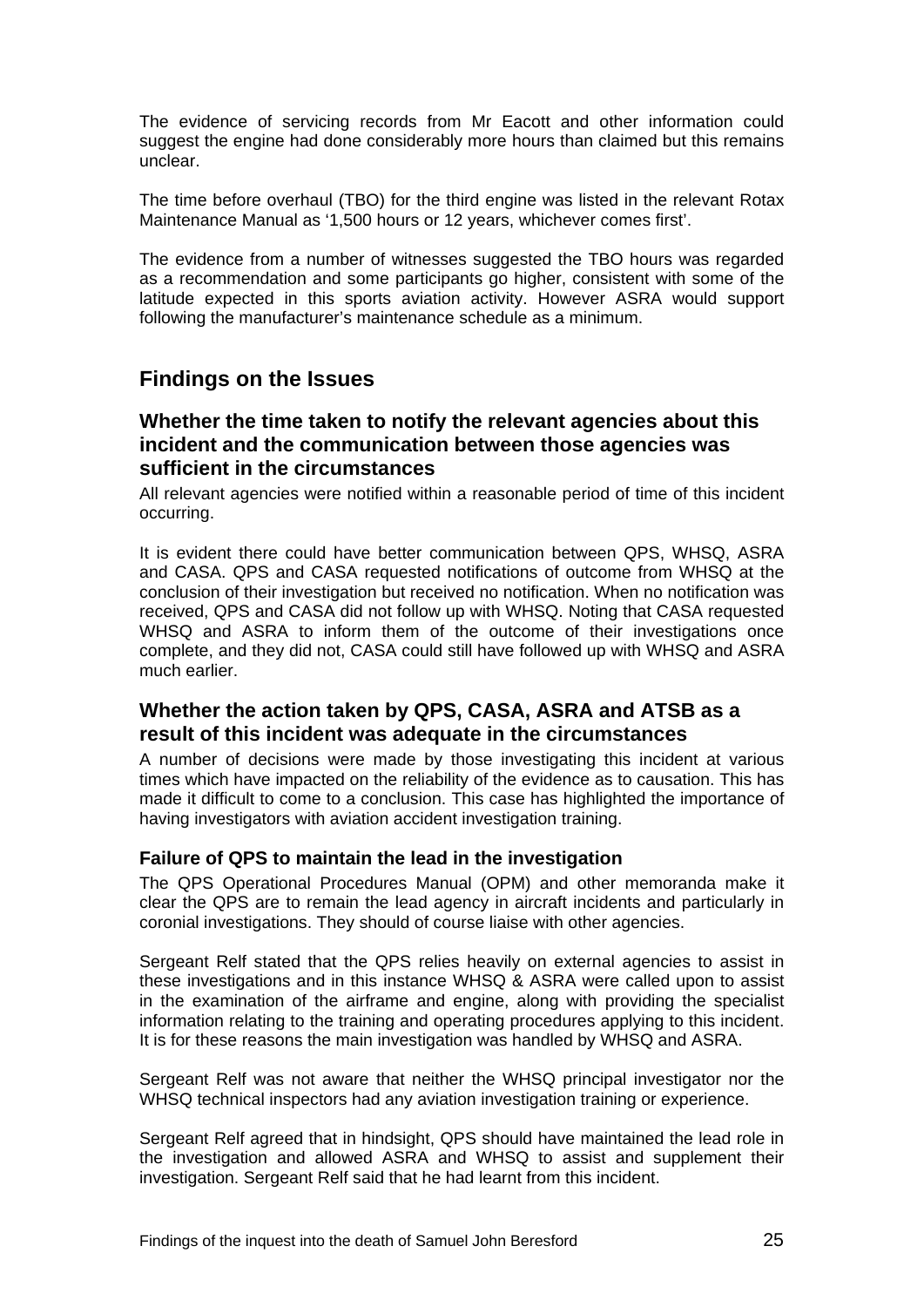#### **Inadequate security of the incident site and wreckage**

The QPS OPM references the *Civil and Military Aircraft Accident Procedures for Police Officers and Emergency Services Personnel* and provides that all accident sites must be secured to prevent unauthorised persons from entering the area.

The ASRA Operations Manual provides that when an incident occurs, the gyroplane immediately comes into the custody of the local police and it must not be removed or otherwise interfered with except with the permission of a responsible officer of the police.

There are no secure storage facilities in Cunnamulla and I accept Sergeant Relf did what he could in difficult circumstances to secure the aircraft, and provided instructions to the Beresford's not to touch the aircraft. What happened is Eric Beresford attended, and quite innocently loosely replaced the two carburettor mounting boots into the intake manifold, although he had passed this information on to WHSQ.

This later puzzled the technical inspectors because they were unaware of why they were loose and WHSQ did not tell them what Eric Beresford had said. The WHSQ principal investigator, Ms Cummings, conceded that she did not understand the significance of this information, even after reading the comments about the carburettors by the technical inspectors in their reports.

#### **Decision to release gyroplane to WHSQ and to transport the gyroplane to Caboolture Airport**

Possession of the gyroplane was handed to WHSQ. Discussions should have been had with the Coroner's Office regarding the aircraft although it is unlikely there would have been any objection to this occurring.

WHSQ then arranged for the transport of the gyroplane from Farnham Plains to the Caboolture Airport where the aircraft was to be stored in an ASRA hangar. This created its own problems as it was identified during the initial technical inspections at Farnham Plains that the transportation of the gyroplane between Roma and Farnham Plains over a rough road could cause mechanical faults in the gyroplane. It would have been preferable to conclude all technical inspections prior to any transportation. It cannot be now determined one way or the other what mechanical impact the earlier transport or later transport had caused, if any.

#### **Failure to share relevant safety information with ASRA**

Information obtained by CASA in relation to aviation breaches by Mr Taylor in relation to his ownership and operation of a helicopter between April and June 2011 could have been shared with ASRA as it was relevant to his continued fitness to hold a gyroplane pilot's certificate and pilot instruction training rating.

#### **Quality of the inspection reports**

It is recognised that ASRA is a volunteer organisation and Mr Barker and Mr Robertson volunteered their time to provide technical inspection reports to WHSQ.

The case highlights how difficult these investigations can be if people are untrained in investigation techniques and methodology. ASRA indicated there is no reluctance on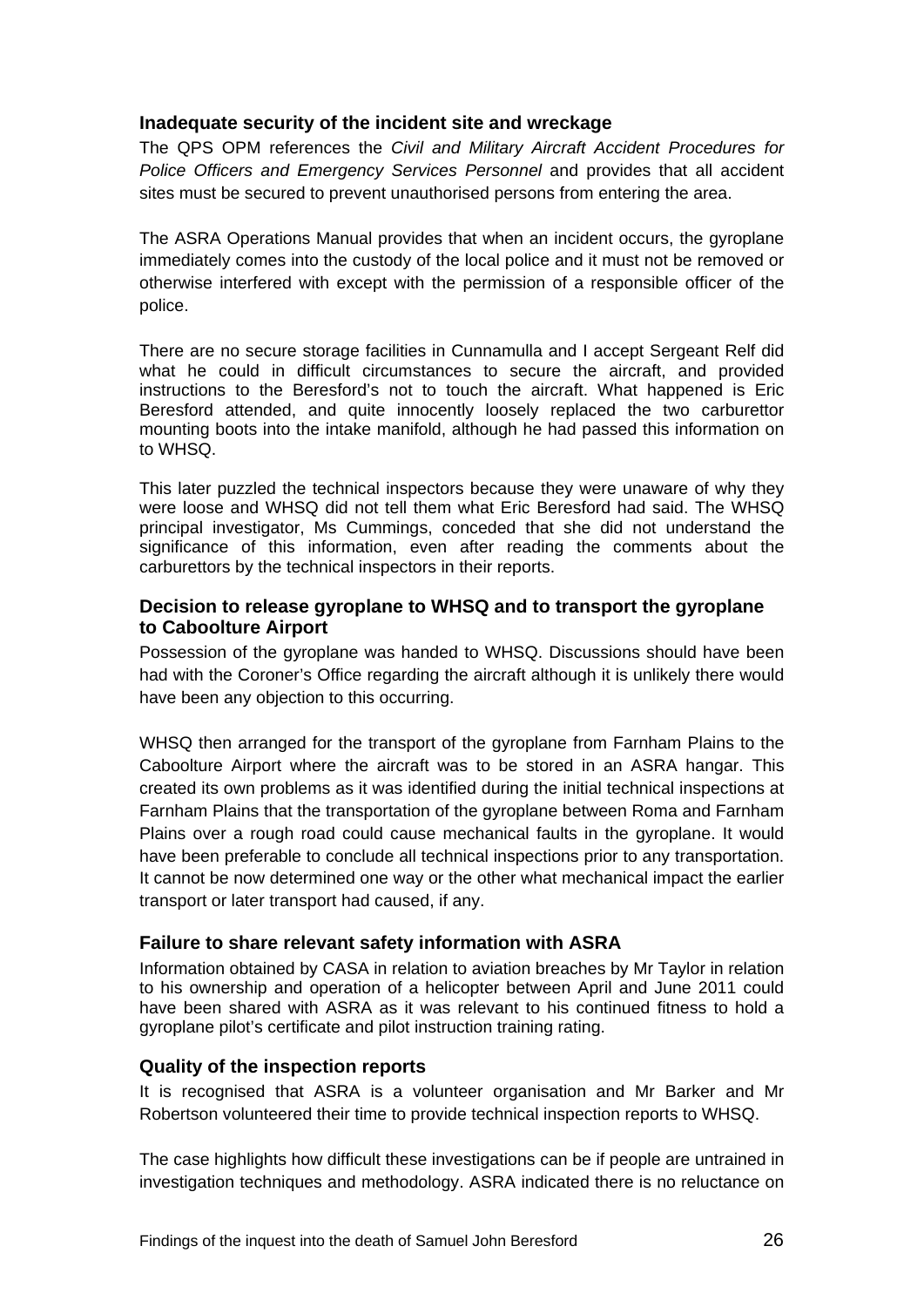its part to have people attend and be paid for the investigator's expenses. The difficulties only arise because investigators have their own work commitments and mobilising is operationally difficult.

The current ASRA president, Dr Campbell, who was present during some of the inspections, has identified that next time they will have a separate note taker for record keeping as the inspectors are too hands on to focus on this.

Mr Barker and Mr Robertson have also indicated that they have learnt from the inquest experience. Mr Barker has since completed ATSB aviation investigation training and has found the training useful.

## <span id="page-28-0"></span>**Whether the deceased's gyroplane was in an adequate mechanical condition prior to the incident and if not, what caused or contributed to the inadequate mechanical condition of the gyroplane**

The airframe had completed 6278.6 hours and it was due for a major service at the time of sale. I have found there is sufficient evidence to conclude that the Taylors had an agreement with Sam Beresford to 'rebuild' the aircraft prior to handing it over to him and that the minor repairs carried out by Mr Taylor fell short of Sam's expectations at the time.

The evidence supports there had been regular servicing and maintenance of the airframe by Mr Taylor and qualified professionals. Critical parts for the aircraft also appear to have been regularly replaced by Mr Taylor up until the time of hand over, except for the throttle cables and the magneto switches.

Even though the throttle cables had not been replaced in some time, there is no evidence to suggest that this contributed to the incident.

The magneto switches were aged and running intermittently when tested. Whether this was the condition they were in at the time of handover is unlikely. There was no suggestion from Ms Garrett that there was a problem when it was started and stopped at handover. They are relatively cheap items to replace.

They may have become intermittent as a result of the vibrations during transportation. There is also a possibility though, that they became intermittent as a result of the violent vibration that would have taken place during the incident itself due to the propeller instability.

Had the magneto switches not have been functioning properly at the time of the incident, Sam would not have been able to turn the aircraft engine off when he lost control of the aircraft after the engine went to a high RPM setting. This could have clearly contributed to the incident.

Both switches were found in the on (up) position after the incident, suggesting that they had not been altered from the position they were in when the engine was started and that Sam did not try to shut them down or did not have time to.

It is unclear if the aircraft's engine had done flying hours in excess of the manufacturer's mandated 'Time Before Overhaul' but it had not been serviced by a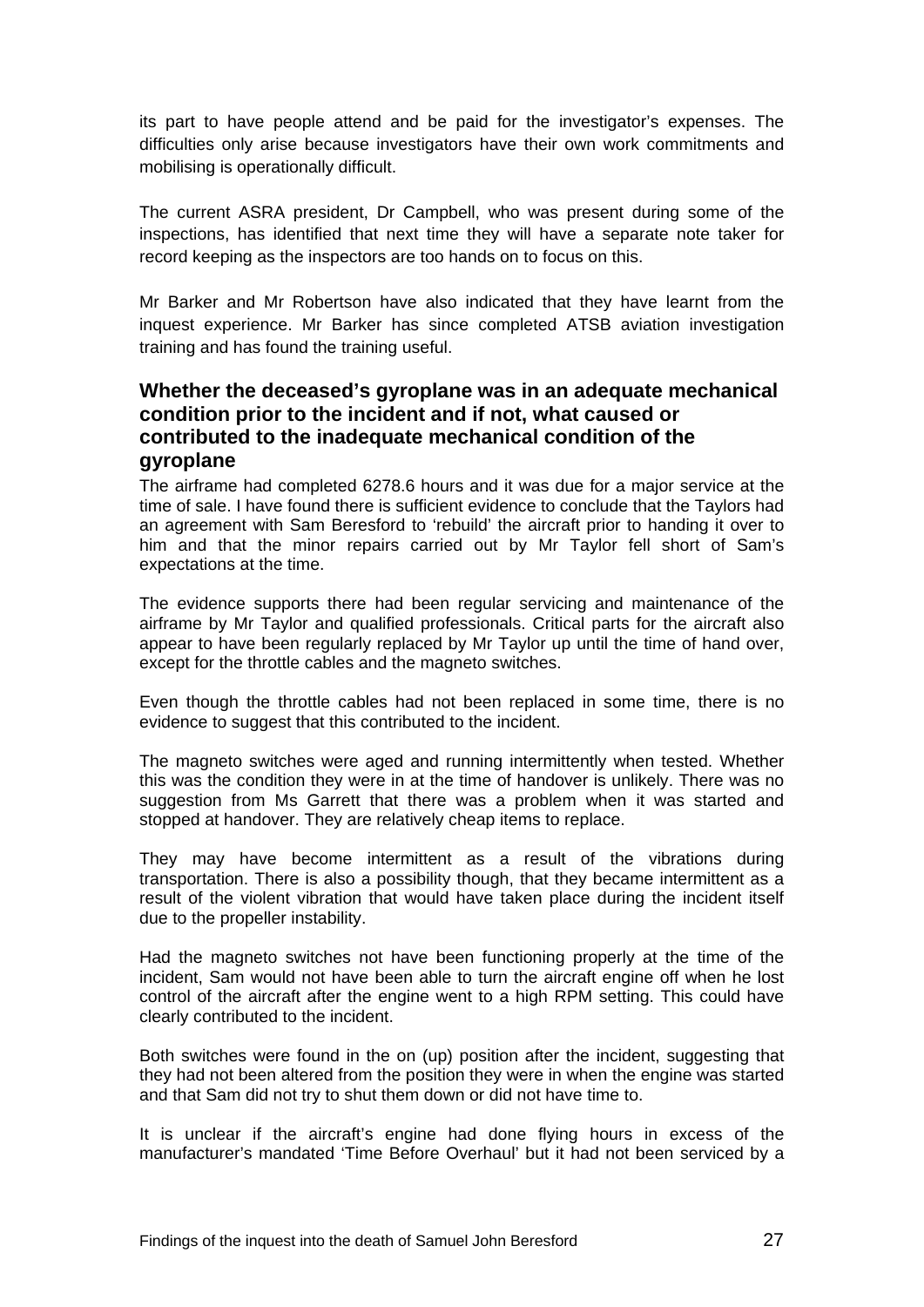qualified professional in nine months. There is evidence that suggests transportation is unlikely to have caused problems to cause the engine to race.

The engine ran at high revolutions when started by Sam. It ran similarly when tested by ASRA. At that ASRA inspection the throttle handle when set in the off position both carburettors stops were 5 mm off the fully closed position, although damage from the crash may have contributed to this difficulty. Sam may not have checked the throttle cables or its idle position.

What is clear is the engine was heard to go to high revolutions. It travelled uncontrollably in a manner consistent with high revolutions. When tested by ASRA the engine started intermittently at high revolutions even with the throttle in a closed position. Whether Sam knocked the throttle lever forward whilst leaning in and causing it to go to even higher revolutions has been postulated but is unknown.

Some mechanical issue must have caused it to run at high revolutions. The later inspections combined with damage caused have resulted in this rather vital issue being undetermined.

## <span id="page-29-0"></span>**Whether the regulation of the deceased's gyroplane in terms of construction, sale, registration, transportation, maintenance, repair, safety inspections and communication of safety messages was adequate in the circumstances**

Counsel assisting has detailed a number of areas where improvements to ASRA's material and in particular its Operations Manual could be made and ASRA should deliberate and consider those matters.

Ultimately, I am not convinced they contributed to this incident occurring in the manner it did. Whatever may have been placed in manuals or other material about the issues referred to, would have in my view either been ignored or not adhered to. Mr Taylor took a cavalier attitude to such regulatory issues and this sale was outside the ASRA process.

#### <span id="page-29-1"></span>**Whether the deceased's pilot training and pilot certification process was adequate in the circumstances**

ASRA's failure to ensure Mr Taylor completed his Biannual Flight Review or alternatively suspend his flight instruction rating was not optimal, but I accept resource issues are partly to blame.

A question for this inquest is whether Sam had been taught by Mr Taylor that it was acceptable to stand outside the cockpit whilst starting up his gyroplane.

I have found that due to the lack of records kept by both Mr Taylor and Sam in relation to pilot training, and my view that any evidence of Mr Taylor on this and other issues is either unreliable or untruthful, it is impossible to conclude with any level of certainty that the pilot training conducted by Mr Taylor was adequate. The distinct impression is it was inadequate.

The ASRA Operations Manual, which Sam was provided with, sets out a generalised pre-flight inspection list and a periodic inspection checklist. What is uncertain is the extent to which Mr Taylor brought those matters to the attention of Sam in the training.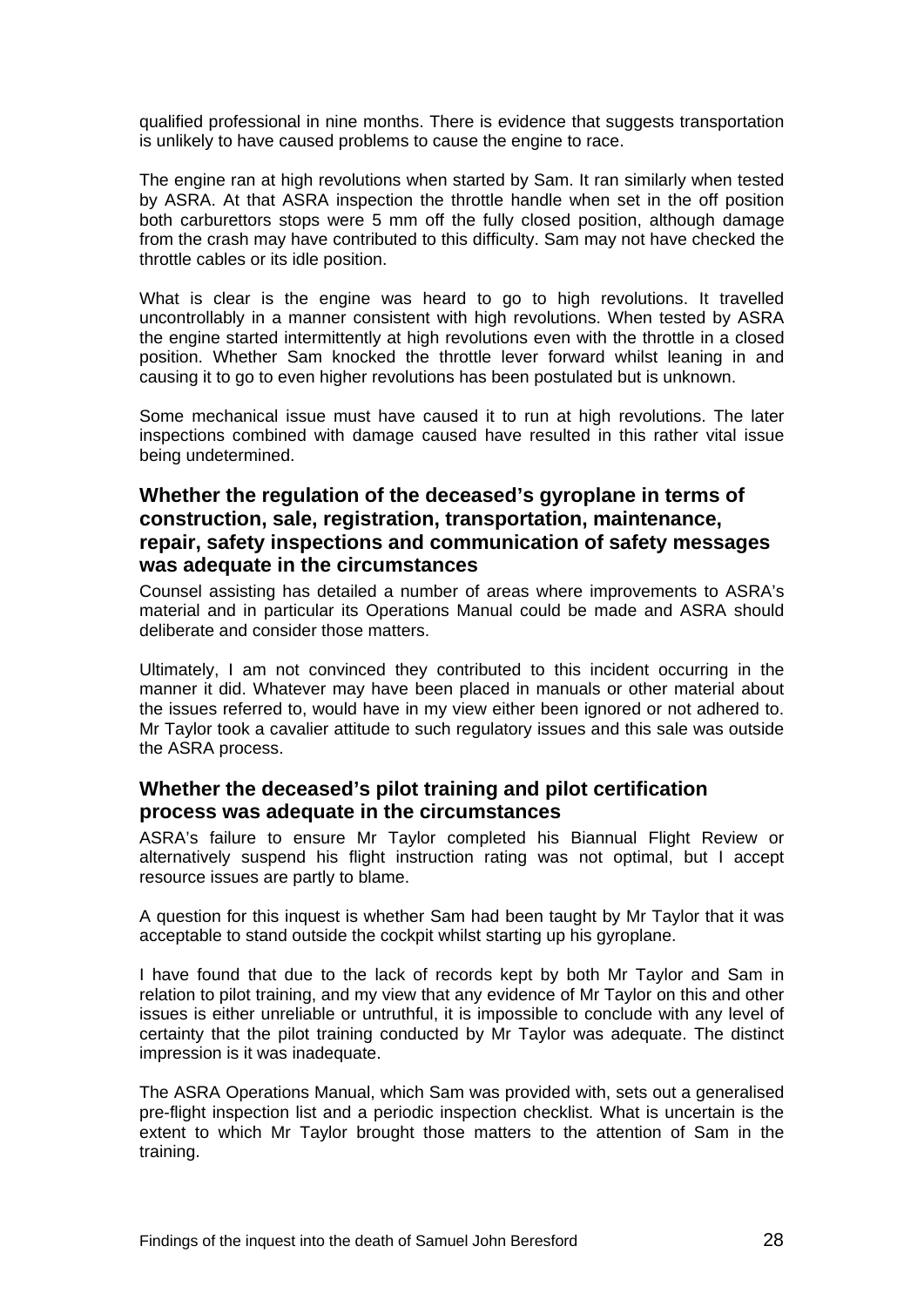There appeared to be some disagreement amongst the witnesses about the nature and extent of mechanical damage that can be caused to gyroplanes as a result of road transportation. However, there was acceptance about the need to conduct a thorough check of a gyroplane before starting it up after road transportation, as a precaution.

What happened in this case is that Sam had not conducted anything like a pre-flight inspection. Soon after his father left him he started the engine. Whether any pre-flight inspection would have prevented the engine from starting at a high revolution is uncertain, given multiple inspections had not found a cause other than some issues with the throttle lever and cables

Sam is not without some responsibility. It is difficult to see though how Sam could have thought that he was entitled to a pilot certificate given that he had not completed his written exams or received a final practical assessment by a different flight instructor. He had available to him the Operations Manual including the preflight inspection list, which does not appear to have been considered.

To an outsider it does sound incredulous that anyone would start an engine like this outside the cockpit. Was this how he was taught or was he taught anything meaningful? Inadequate and probably inappropriate instruction is a major contributing factor, together with the uncertain issues as to why the engine started at high revolutions. I accept brakes would not have made much of an impression. I suspect chocks were not used, but even if the pieces of wood Eric found were used they were clearly inadequate.

# <span id="page-30-0"></span>*Findings required by s. 45*

A coroner is required to find, as far as is possible, the medical cause of death, who the deceased person was and when, where and how he came by his death.

**Identity of the deceased:** The deceased person was Mr Samuel John Beresford.

**How he died :** Sam died as a result of losing control of his gyroplane when he attempted to start it from outside the cockpit on 9 March 2011. The engine went to high revolutions, dragging him in the direction of travel before moving forward of his position, resulting in the propeller blades striking his head and upper body. He had previously received practical flight instruction training in the same gyroplane, from the seller of the gyroplane. He also had extensive experience flying a different model unregistered gyroplane as part of his business, which included aerial stock mustering. He did not hold a gyroplane pilot certificate. The gyroplane was unregistered and had not been inspected by an ASRA Technical Advisor prior to start up. The gyroplane was not chocked or at least adequately chocked, had no brakes installed, and had not been tethered to a fixed object. Sam had only purchased and taken delivery of the gyroplane the day before the incident. The gyroplane had been transported a significant distance by road. The magneto switches may have been faulty at the time of the incident as a result of age and/or transportation, which would have made it impossible to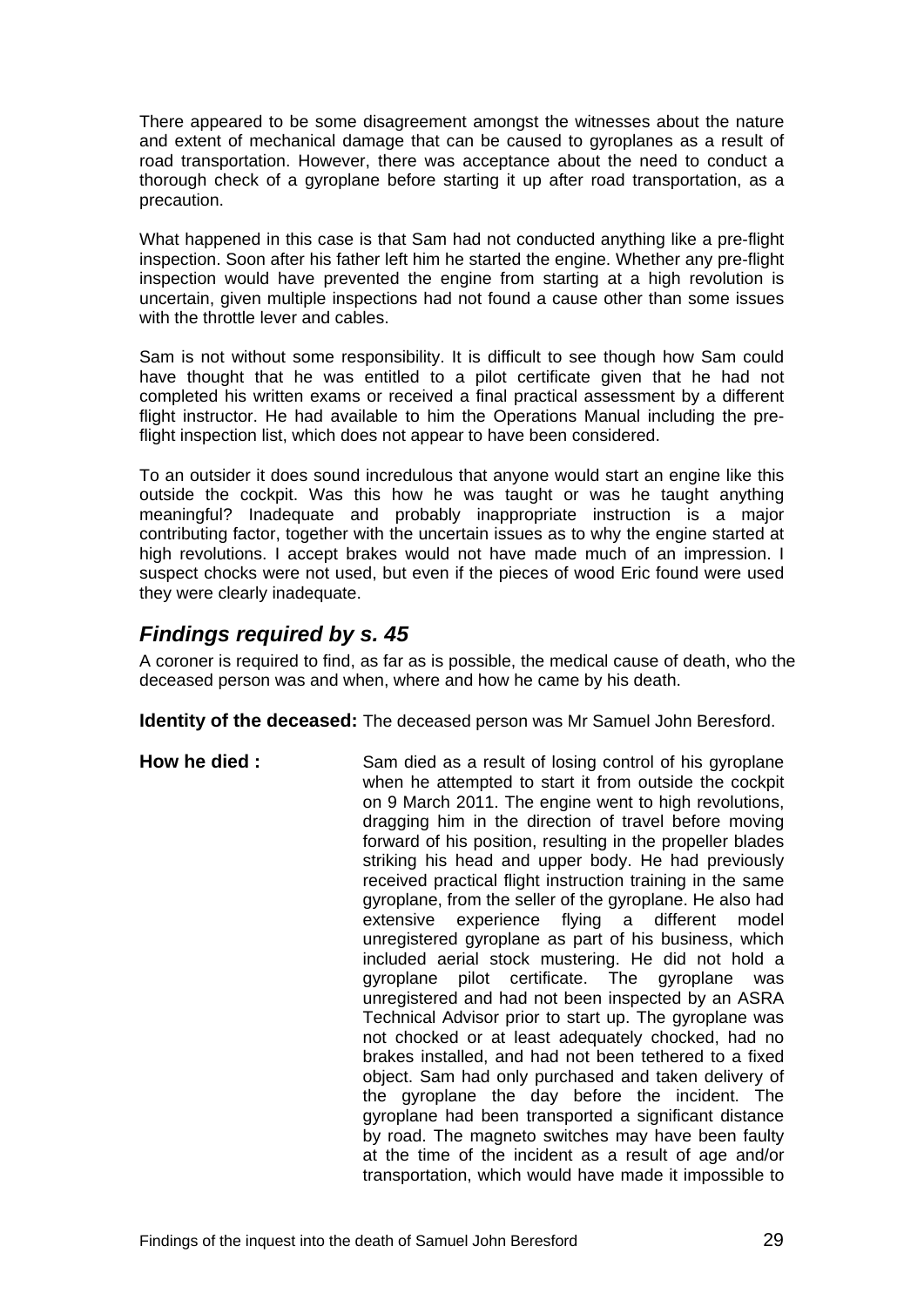turn off the engine. There is no evidence to suggest Sam tried to turn off the magneto switches due to them being found in the on position, although he may not have had time to do so. The airframe was aged but adequately maintained. There was no evidence to suggest engine failure contributed to the incident. The engine appears to have gone to a high RPM setting upon start. The reasons for this remain uncertain. Sam may have mistakenly believed the throttle lever was all the way back to the idle stop when it was not, or he deliberately or accidentally pushed the throttle lever forward for whatever reason. The fact there may have been an issue with the engine or throttle cable, which was causing it to run intermittently at high revolutions, is unable to be determined with certainty on the evidence available.

**Place of death:** He died at the Princess Alexandra Hospital, Brisbane, Queensland.

**Date of death:** The date of death is 17 March 2011. **Cause of Death:** The medical cause of death was severe head and upper body injuries, due to, or as a consequence of being struck by the propeller blades of a gyroplane.

# <span id="page-31-0"></span>**Comments and recommendations**

Section 46, insofar as it is relevant to this matter, provides that a coroner may comment on anything connected with a death that relates to public health or safety, the administration of justice or ways to prevent deaths from happening in similar circumstances in the future.

#### **QPS**

QPS are likely to be the lead agency and conduct higher volumes of recreational light aircraft incident investigations whilst CASA and the ATSB are reluctant to investigate such incidents. I therefore make the following recommendations:

- 1. Whether there should be appropriate secure vehicle holding-yard facilities in the Cunnamulla area is a matter that should be considered by QPS.
- 2. Sergeant Relf has advised that there have been a number of aviation fatalities in the area in recent years. He should be permitted to undertake an ATSB aviation accident investigation training course when the next course vacancy is available.
- 3. QPS should identify and ensure there is a trained pool of officers to specialise in aviation accident investigations. Such officers could then be available to provide initial advice to on-scene investigating officers and could be assigned as the primary investigator for aviation incidents wherever possible.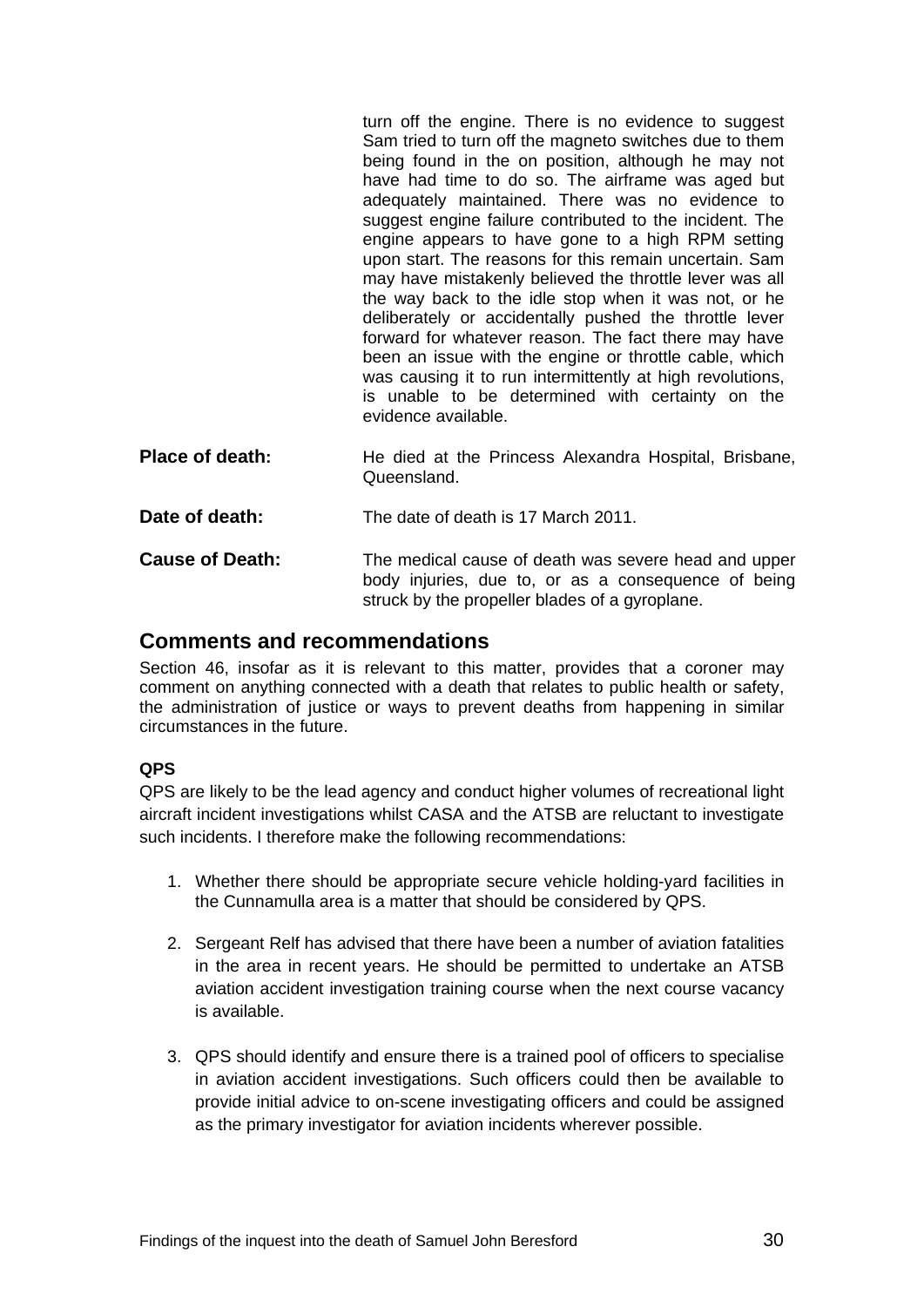4. QPS should review section 8.5.12 of the QPS OPM entitled 'Aircraft incidents resulting in death' to remove any ambiguity relating to release of aircraft procedures where the incident is not being investigated by the ATSB.

#### **WHSQ**

- 1. WHSQ should review its procedures to ensure that relevant agencies are notified about the outcome of their investigations at the conclusion of their investigations.
- 2. WHSQ should ensure machinery is not released or disposed of without the coroner's permission where the investigation relates to a 'reportable death' under the Coroners Act.

#### **CASA**

- 1. CASA should review its expectations of what ASRA can achieve within the limited resources provided to them, with a view to either increasing their resources or taking back some of the responsibilities.
- 2. If resources are increased the Federal Government should ensure CASA is funded so that ASRA's funding can be increased by not decreasing the funding to other RAAOs.
- 3. ASRA and CASA should determine how best to regulate aerial stock mustering by gyroplane. Dr Campbell said this has apparently been the subject of lobbying for some years. Although CASA considers the evidence about the numbers participating is largely anecdotal, those on the ground and ASRA estimate the unregistered gyroplanes conducting stock mustering is well into the many hundreds. ASRA considers it would be in everyone's interests if they were registered and the process of registration became simplified.
- 4. Given the disturbing evidence of the inadequate training of Sam and that Mr Taylor may have trained other persons; CASA should contact other students to ascertain the level and quality of training provided. It is noted CASA was intending to do so. CASA should also conduct an audit of current flight instructors to confirm their currency and to check their record keeping in relation to students trained during the last two years.

#### **ASRA**

It is evident Mr Taylor should not be allowed to obtain a gyroplane flight instructor rating in the future.

Counsel Assisting has made submissions regarding a number of recommendations. I appreciate the volunteer nature of the organisation could make it difficult to consider these quickly and ASRA may need to look to CASA or the ATSB as well as its members for advice.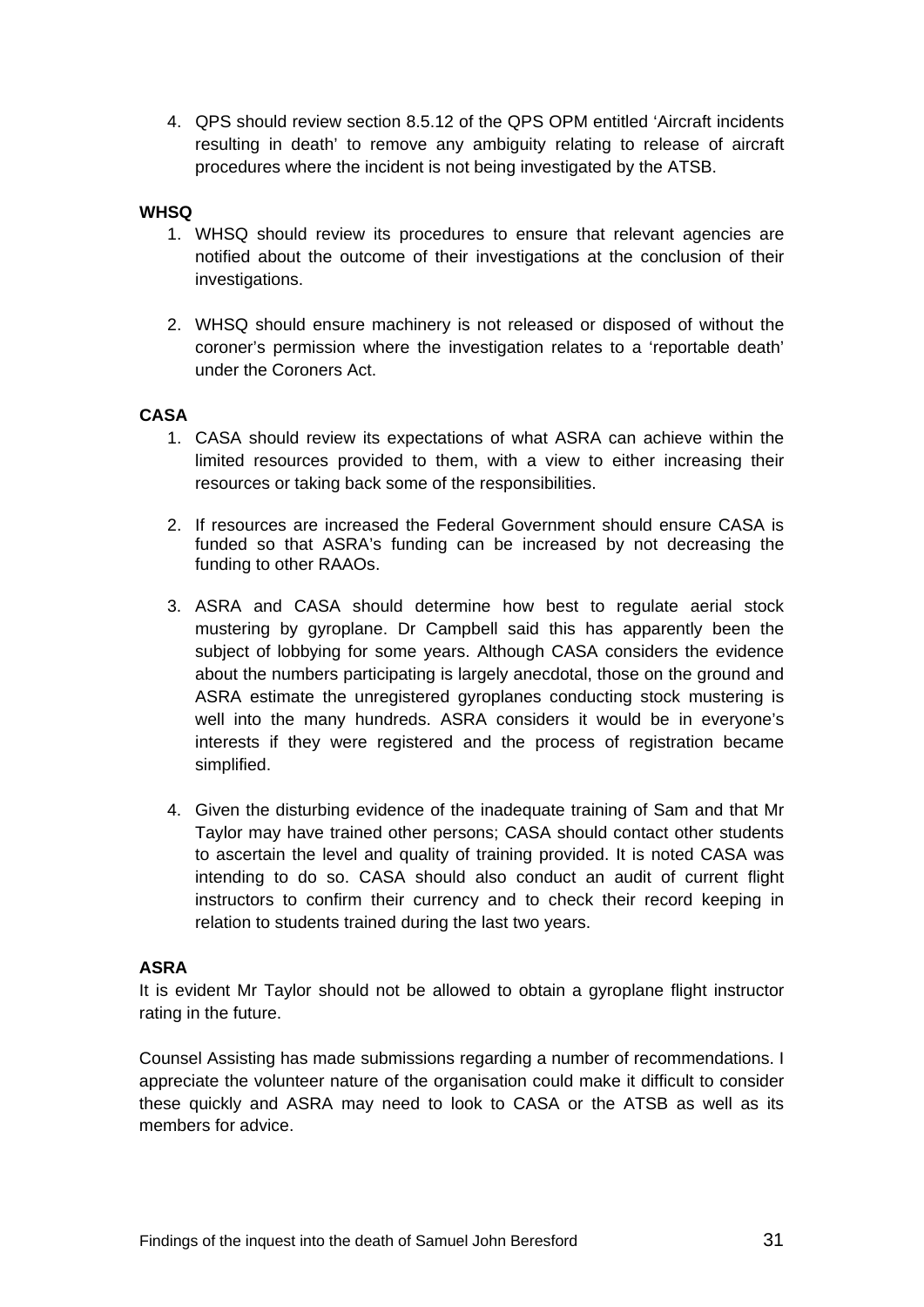Mr Barker and Dr Campbell have already indicated improvements are being considered in relation to the assistance provided by it in investigations and agreed there was room for improvement.

Dr Campbell gave evidence that many of the issues raised in the proposed recommendations are already under consideration. They have a new database. ASRA is in the process of drafting separate Administration, Technical and Operations manual. The Technical manual will include more detailed maintenance schedules. In general, ASRA takes the view owners should follow the manufacturer's guidelines but ASRA will provide a minimum standard.

Hence my comments are general in nature and not prescriptive. ASRA is best able to focus on what it can or cannot do. Dr Campbell also noted the sport has changed dramatically from a historically high accident risk sport to a more safety focussed approach.

- 1. ASRA should look at accident investigations and the methodology of approach. Dr Campbell noted it has been a highly reactive process in the past and not pre-ordained or documented. There should be consideration, as submitted by counsel assisting to ensure that proper records are kept by investigators during their inspections and included in their investigation reports. Information such as the dates, times and places the investigators carried out their inspections, the witnesses present, and detail as to the methodology of testing completed should be recorded.
- 2. ASRA should include information in safety messages, the Operations Manual and training syllabus about gyroplane start up procedures that specifically state that unless it is an operational requirement to start up a gyroplane from outside the cockpit, pilots must be seated in the cockpit. It should be clarified that unregistered gyroplanes must not be 'started up' (rather than using the term 'flown').
- 3. ASRA should introduce a section in the ASRA Operations Manual which specifically deals with the sale and transfer of gyroplanes with requirements for sellers of aircraft to list the airframe hours, engine TBO and engine hours, as well as other technical information considered appropriate and to provide all gyroplane and engine manuals to purchasers at the time of sale, regardless of whether the gyroplane is registered. New gyroplane owners should acknowledge in the transfer/registration form, as a condition of registration that all relevant manuals for the airframe and engine were provided to them by the seller.
- 4. The Operations Manual should require gyroplane homebuilders and manufacturers to produce a Manufacturer's/Owner's Manual for all gyroplanes constructed. Such a manual should outline key safety issues, maintenance advice and minimum servicing schedules for the aircraft. In the alternative, generic guidance of this nature should be provided in the ASRA Operations Manual.